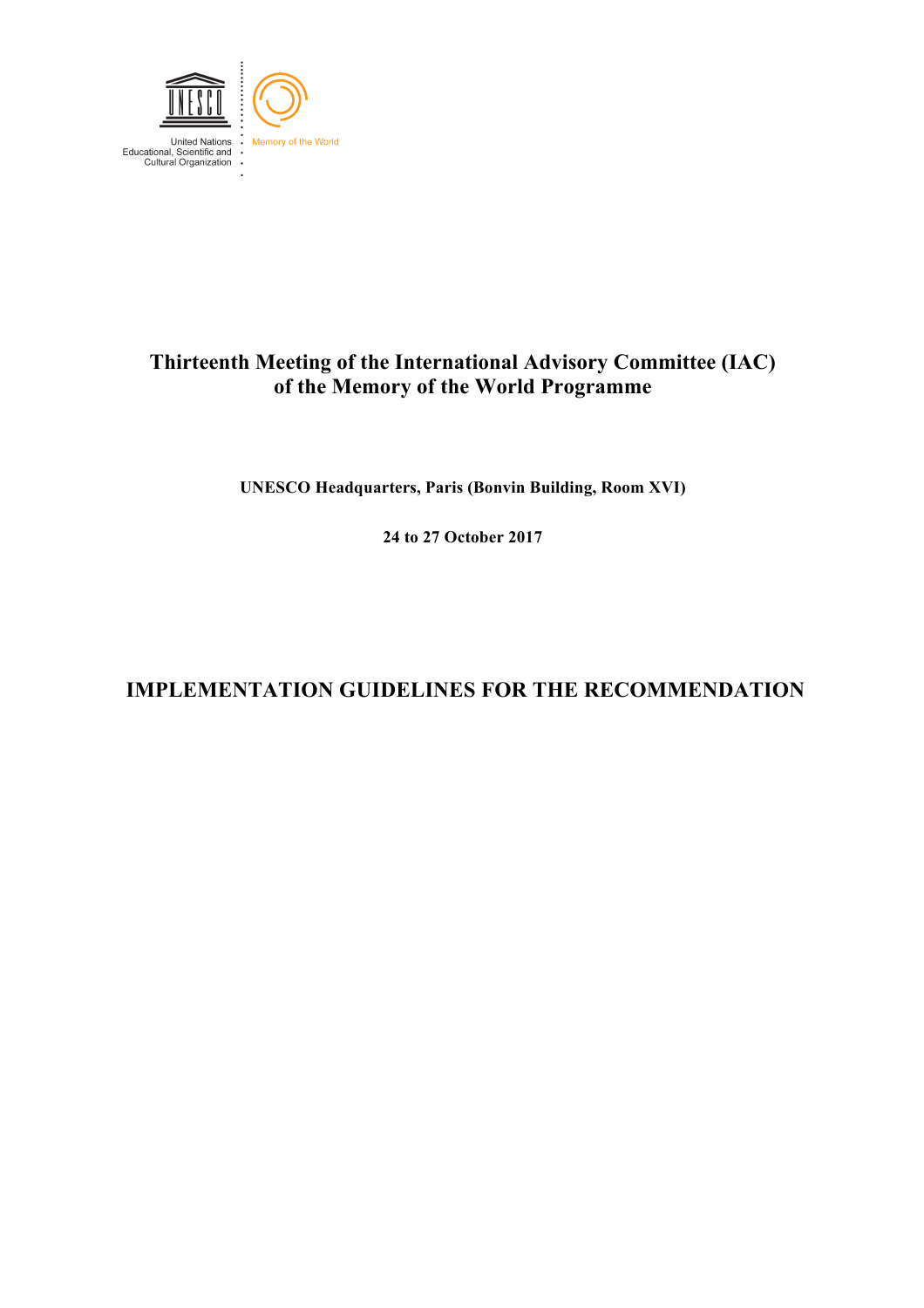# **RECOMMENDATION CONCERNING THE PRESERVATION OF, AND ACCESS TO, DOCUMENTARY HERITAGE INCLUDING IN DIGITAL FORM**

# **IMPLEMENTATION GUIDELINES**

Prepared by Ray Edmondson Contract 4500313593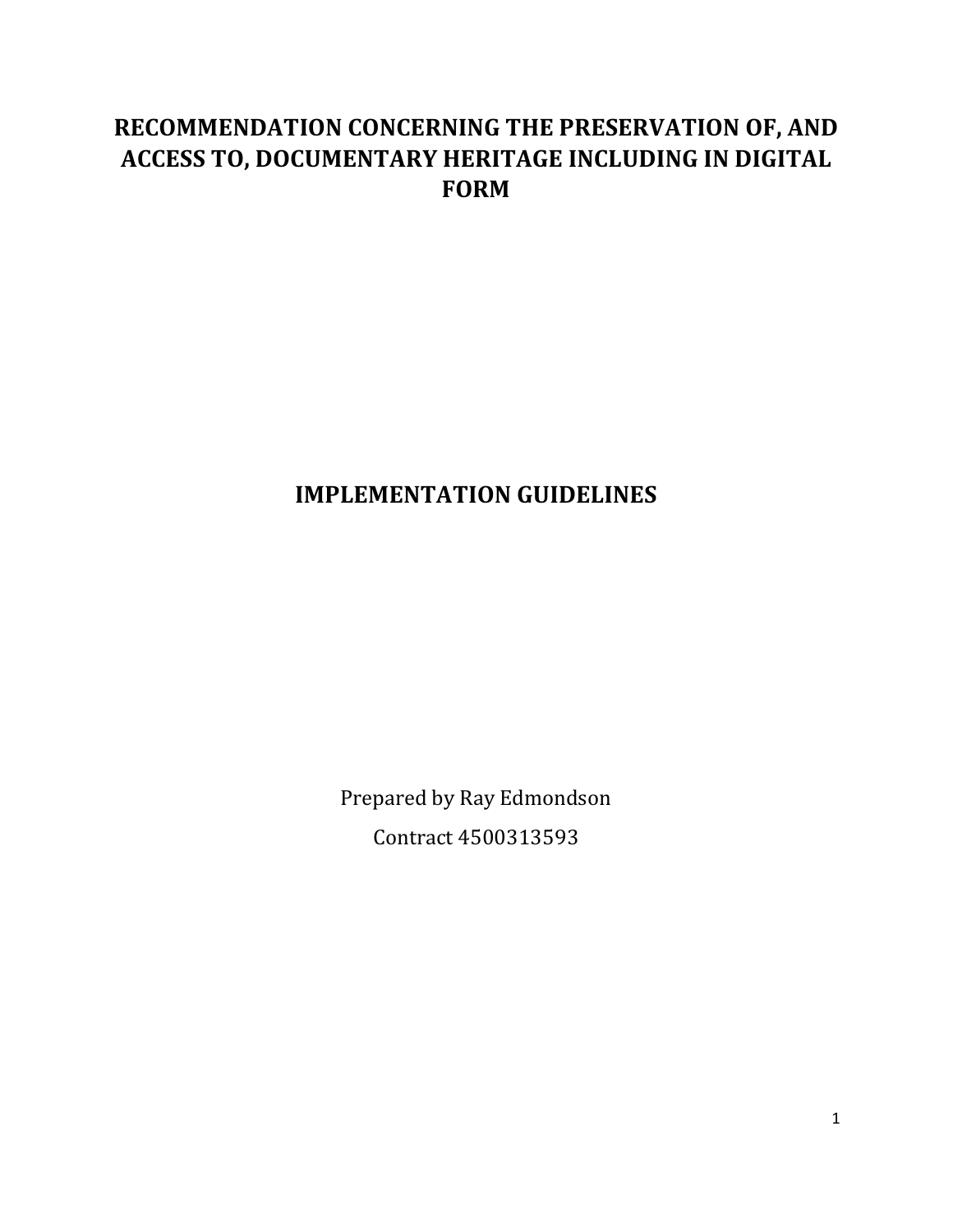## **1 BACKGROUND**

The *Recommendation concerning the preservation of, and access to, documentary heritage including in digital form* was adopted by the UNESCO General Conference in November 2015. It had been formulated through a sequence of experts' and states meetings.

While there have been previous UNESCO normative instruments that relate to aspects of the documentary heritage, this *Recommendation* is the first to embrace the field in its entirety. A partial list of these normative instruments is given at the end of the *Recommendation*.

The *Recommendation* provides a legislative basis for UNESCO's Memory of the World programme. It also provides for periodic reporting by Member States on how they are giving effect to its provisions.

These Implementation Guidelines deal with the practical application of the various provisions of the *Recommendation.*

In many place throughout this document, UNESCO's Memory of the World programme is referred to by its acronym MoW.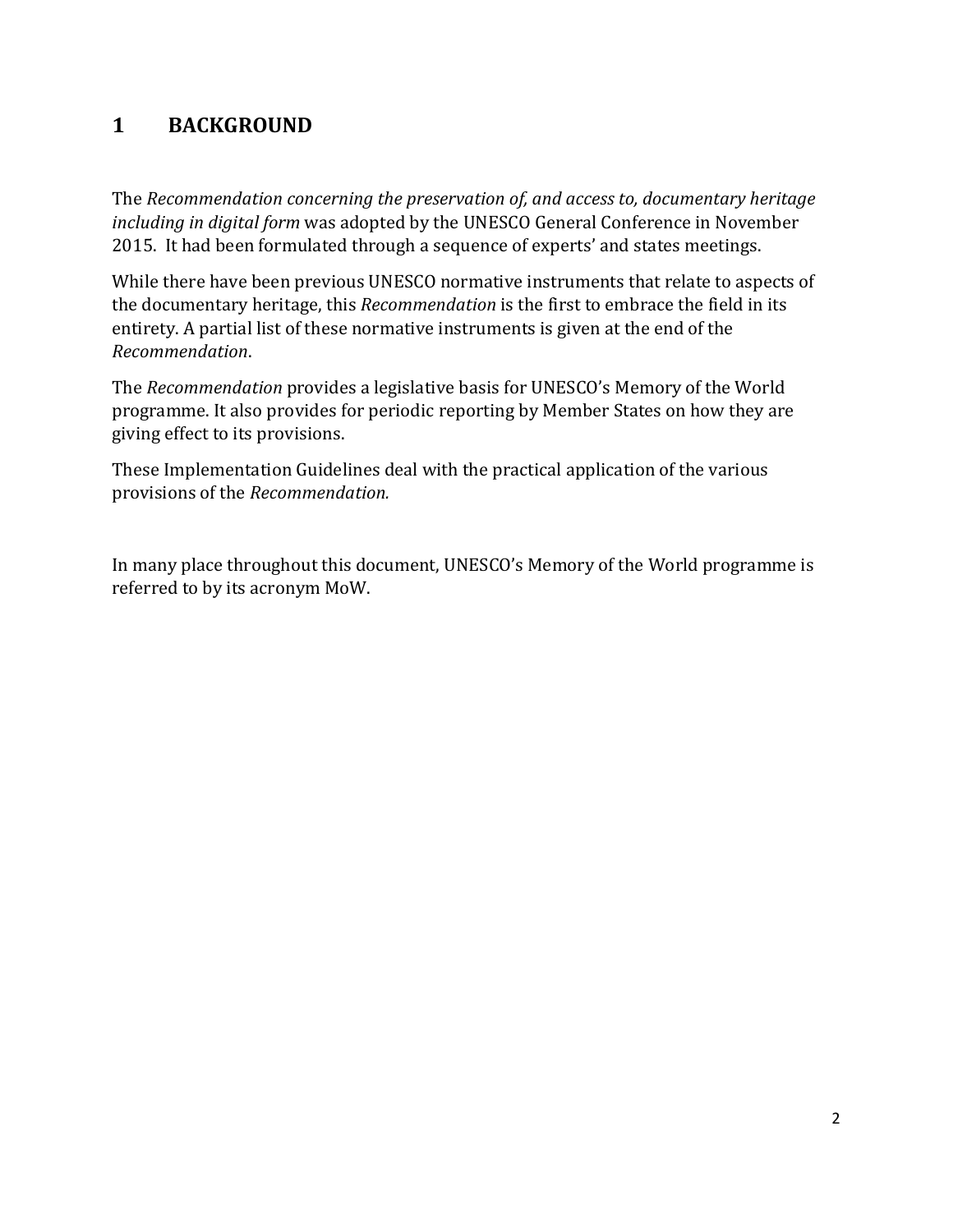### **2 DEFINITIONS, CONCEPTS, PRINCIPLES, STANDARDS**

**Access** is any form of use of a memory institution's collections, services or knowledge, and reference to related sources of information and the subject areas they represent. It can be *proactive* (initiated by the institution itself) or *reactive* (initiated by users of the institution). Up to date catalogues and finding aids are the foundation of efficient access. A subsequent stage may be the provision of copies of selected material created to the client's order or the creation of collection-based products (CDs, DVDs, downloads) to increase the universal availability of material; the digitization and delivery of material on-line; and exhibitions, lectures and presentations of all kinds.

**Authenticity** means that the documentary heritage is what it appears to be, and desirably that its identity and provenance have been reliably established. Copies, replicas, forgeries, bogus documents or hoaxes can, with the best of intentions, be mistaken for the real thing. Digital documents can be manipulated. The degree of completeness and originality matter. Some documents may exist in variant versions or exemplars of the same or differing antiquity.

**Best practice** is the method, technique or practice that has been generally accepted as superior to any alternatives because it produces the best results, or accords with a widely acknowledged standard. In the documentary heritage field it might, for example, refer to methods of preservation, collection management, cataloguing, digitisation, and access provision.

**Document** is an object comprising analogue or digital informational *content* and the *carrier* on which it resides. It is preservable and usually moveable. The content may comprise signs or codes (such as text), images (still or moving) and sounds, which can be copied or migrated. The carrier may have important aesthetic, cultural or technical qualities. The relationship between content and carrier may range from incidental to integral. For example, in a mediaeval manuscript or certain analogue disc sound recordings there is an intrinsic connection between content and carrier; for a video tape or digital file the connection may be more incidental.

**Documentary heritage** comprises those single documents – or groups of documents – of significant and enduring value to a community, a culture, a country or to humanity generally, and whose deterioration or loss would be a harmful impoverishment.The **significance** of a document may become clear only with the passage of time. For each state, its documentary heritage reflects its memory and identity, and thus contributes to determining its place in the global community.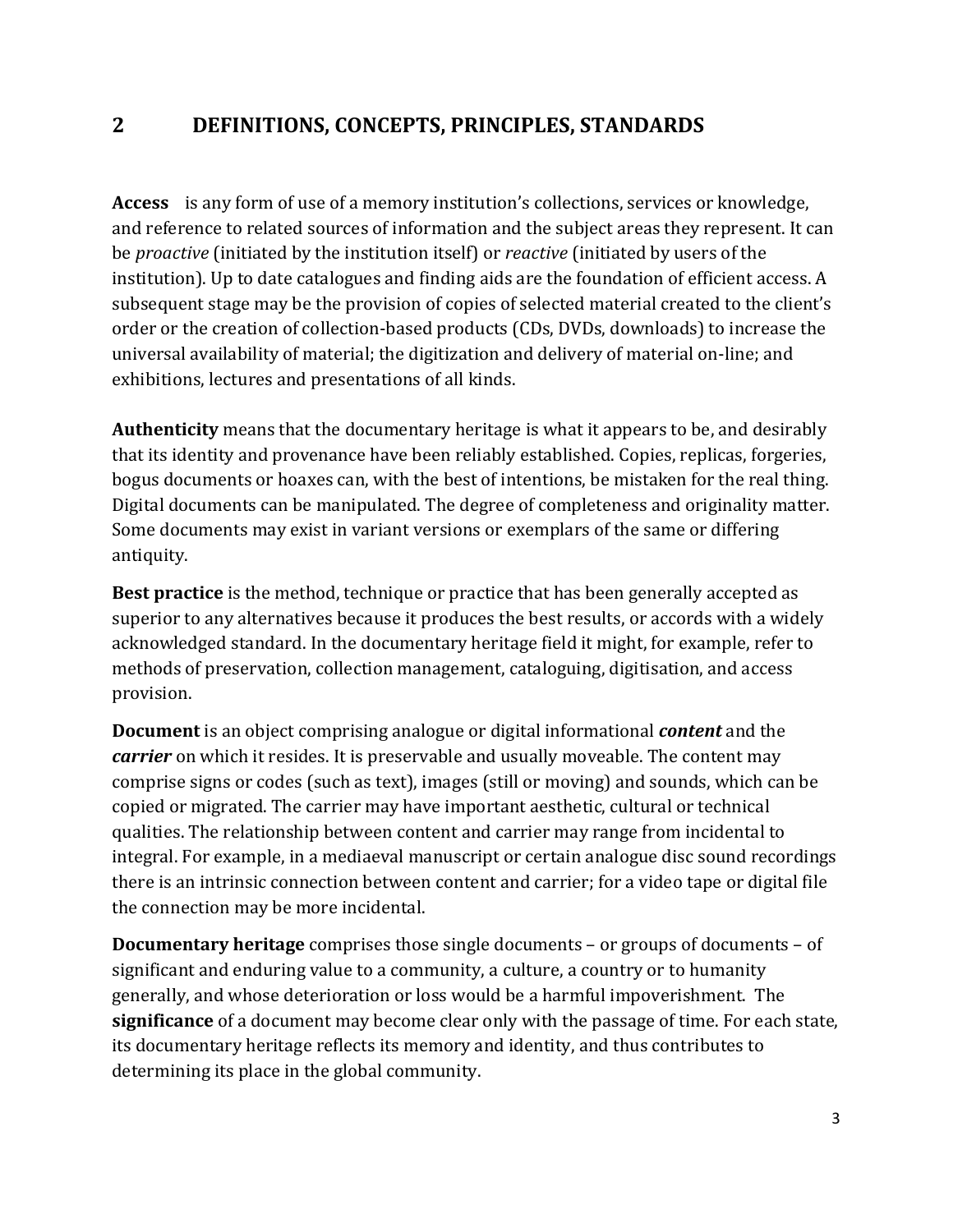**Memory institution** is a collective term which includes, but is not limited to, archives, libraries, museums and other educational, cultural and research organizations.

**Open-source software** is [computer software](https://en.wikipedia.org/wiki/Computer_software) with it[s source code](https://en.wikipedia.org/wiki/Source_code) made available with a [license](https://en.wikipedia.org/wiki/Open-source_license) in which th[e copyright](https://en.wikipedia.org/wiki/Copyright) holder provides the rights to study, change, and distribute the software to anyone and for any purpose. Open-source software may be developed in a [collaborative public manner.](https://en.wikipedia.org/wiki/Collaborative_software_development_model) It generates a more diverse scope of design perspective than any one company is capable of developing and sustaining long term.

**Preservation** may be regarded as the totality of things necessary to ensure the permanent accessibility – forever – of documentary heritage with the maximum integrity. The preservation of documents is always an ongoing process. As collections grow, it becomes a cumulative process. Prevention is better than cure, but where necessary remedial steps have to be taken.

In the **analogue** realm, preservation may include a number of steps, such as conservation and restoration of the carrier, copying or migration of the content, maintenance of the document within an appropriate storage environment, and research and information gathering to support these activities. When content migration becomes essential, analogue carriers should be retained where they have continuing value as authentic originals, artefacts or information bearing objects.

In the **digital** realm, preservation may constitute a combination of policies, strategies and actions to ensure access to reformatted and born digital content regardless of the challenges of media failure and technological change. The goal of digital preservation is the accurate rendering of authenticated content over time.[1](#page-4-0)

At an elementary level, document preservation requires common-sense steps such as secure storage, an inventory system to keep the collection in order and allow retrieval, and – for digital documents – the backing up of files in multiple locations. But over time, and as collections grow, preservation becomes a more complex matter of specialist skills and infrastructure, best-practice ethics and standards, disaster preparedness, research and development.

**UNESCO normative instrument** Conventions, recommendations, charters and declarations adopted by UNESCO are collectively described as *normative instruments.* That is, they promulgate agreed standards of best practice which all member states are encouraged to follow. This includes the *Recommendation concerning the preservation of, and access to, documentary heritage including in digital form.*

 $\overline{\phantom{a}}$ 

<span id="page-4-0"></span><sup>1</sup> Adapted from the American Library Association medium definition of digital preservation (2007). There are multiple definitions of digital preservation, and they merit comparison.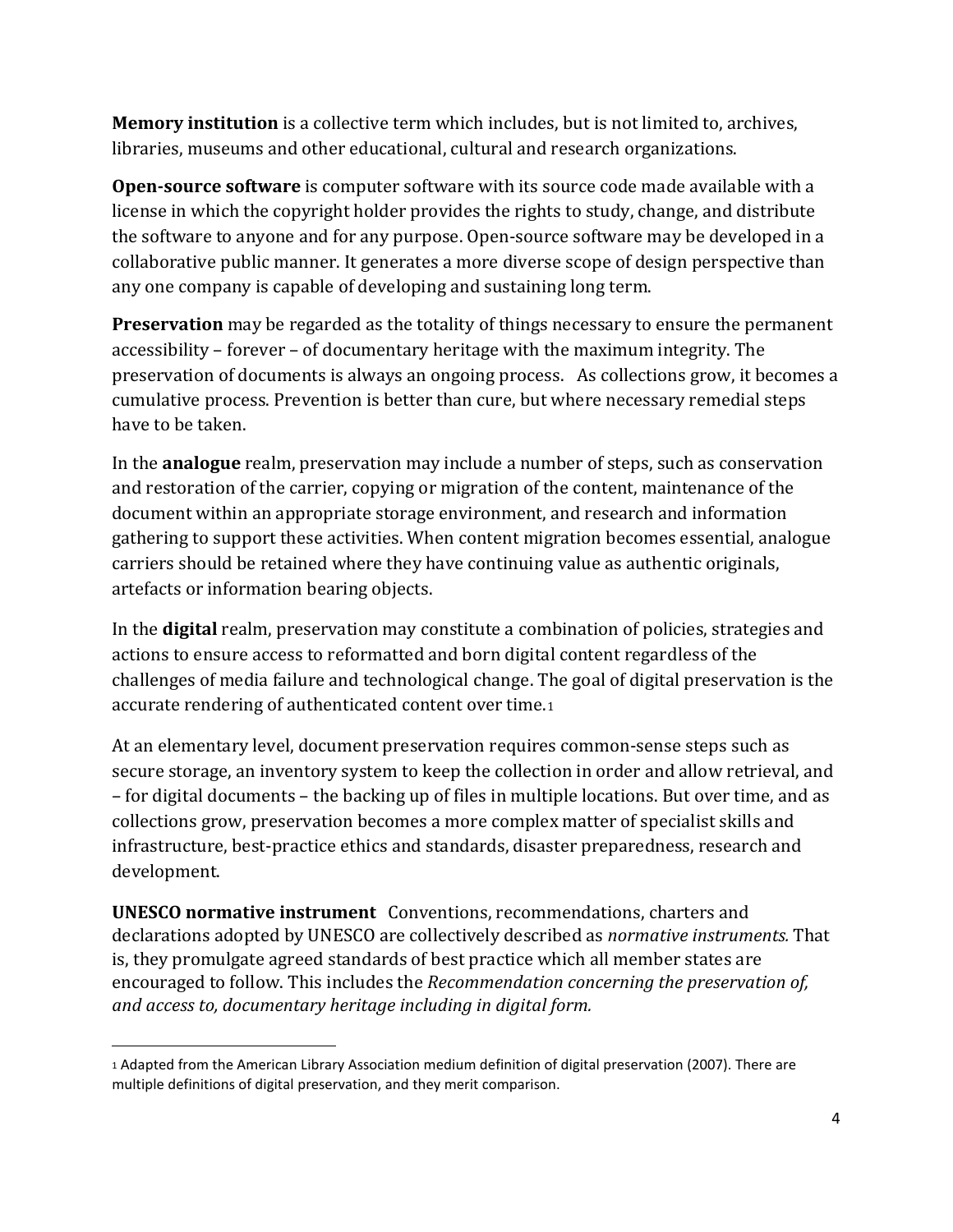## **3 IMPLEMENTATION**

The **Recommendation** is arranged thematically under five topics: *identification, preservation, access, policy measures* and *national and international cooperation.*

These **Implementation Guidelines** are arranged in terms of *responsibility for action* by **governments, memory institutions** and **others**.

The Recommendation calls on member states (represented by their governments) to undertake a range of actions. Some of these actions are – and can only be – directly taken by governments. But most of the clauses in the Recommendation call on governments to encourage, empower, support and facilitate actions by other parties, such as memory institutions, their partners, private individuals, national Memory of the World committees and professional associations. Each has their role to play in the preservation and accessibility of the documentary heritage.

Under each heading there is a reference, in brackets, to the relevant paragraph number(s) in the *Recommendation*, so its actual provision can be checked.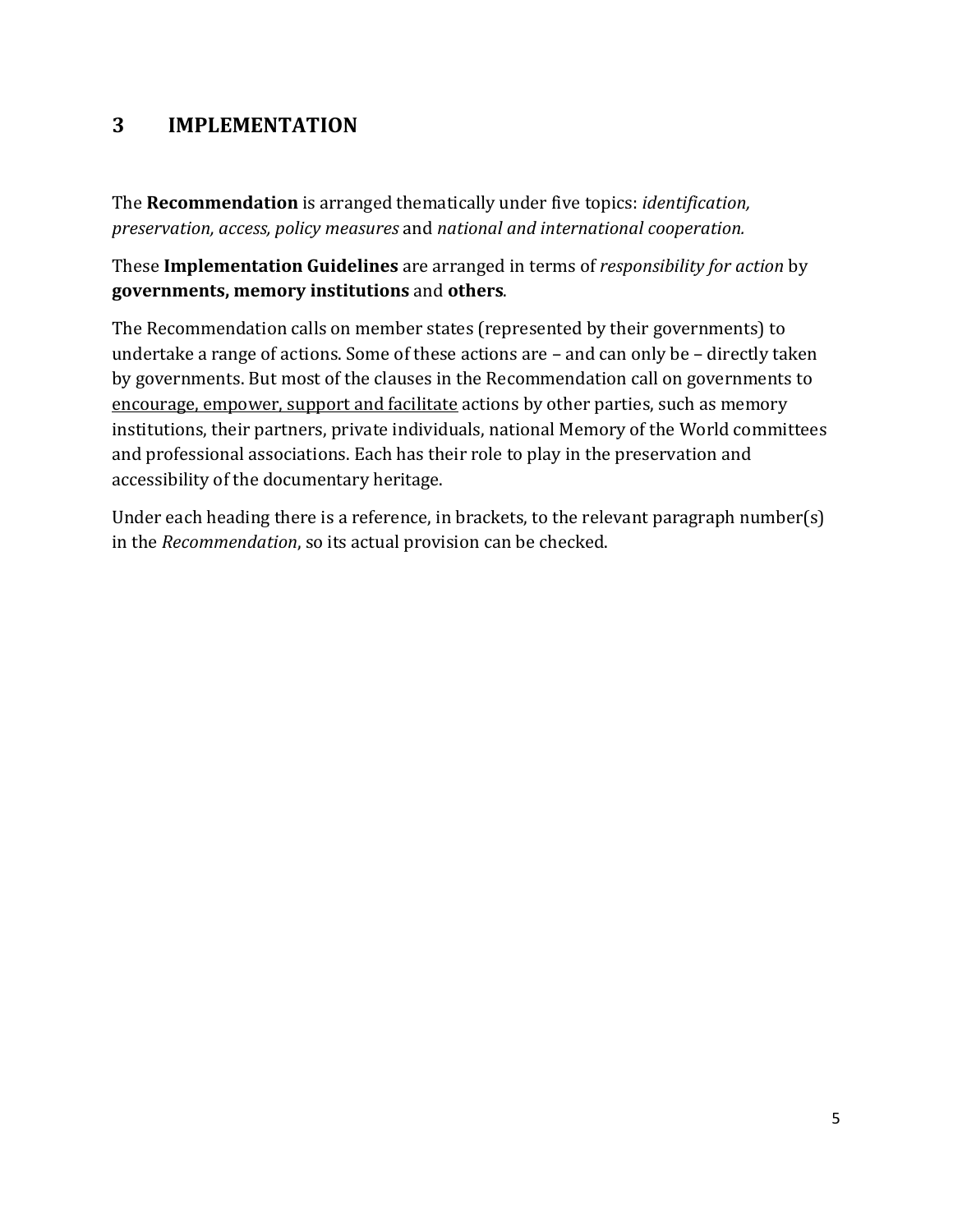#### **A: GOVERNMENTS**

As declared in paragraph 4.1 of the *Recommendation,* governments should consider documentary heritage as an invaluable asset. While it is unlikely anyone would disagree with that statement, it is easier to give it lip service than to put into practice. By its nature, preservation can always be off until tomorrow, in the face of more insistent and apparently urgent priorities. And that is what sometimes happens.

Whether governments create a supportive environment for the protection of their documentary heritage is a matter of sympathetic understanding, of choice and political will. It is much more than just the provision of budgets to institutions: it is a questions of enabling and responding to the energies and resources of the many people in the community to whom the national memory matters.

There are some things that only governments can do, and these are discussed below.

#### **General support**

• In the public interest, create a supportive, participatory, enabling and stable environment for all parties (1.1, 1.2, 3.1, 4.5, 5.1, 5.2)

Governments are encouraged to set a supportive tone and framework within which the national documentary heritage sector can operate. Caring for the national memory is *fundamentally an investment in an asset, rather than an expense*. The heritage is something to be celebrated. A supportive mindset is not resource-dependent.

The promulgation of UNESCO normative instruments to ministries and institutions, and their translation into the domestic language where appropriate, is part of creating that environment.

A participatory, stable and enabling environment is essential to give confidence and empowerment to potential partners, sponsors and others who will support and invest in the sector in the public interest. It embraces civil society, private owners and the research community as well as official memory institutions. It sustains professional independence and public trust, and recognizes its place in the wider global professional context.

*Governments do not work in a vacuum. In a supportive environment, they take into account the advice, knowledge and expertise of institutions and individuals involved in the field. What*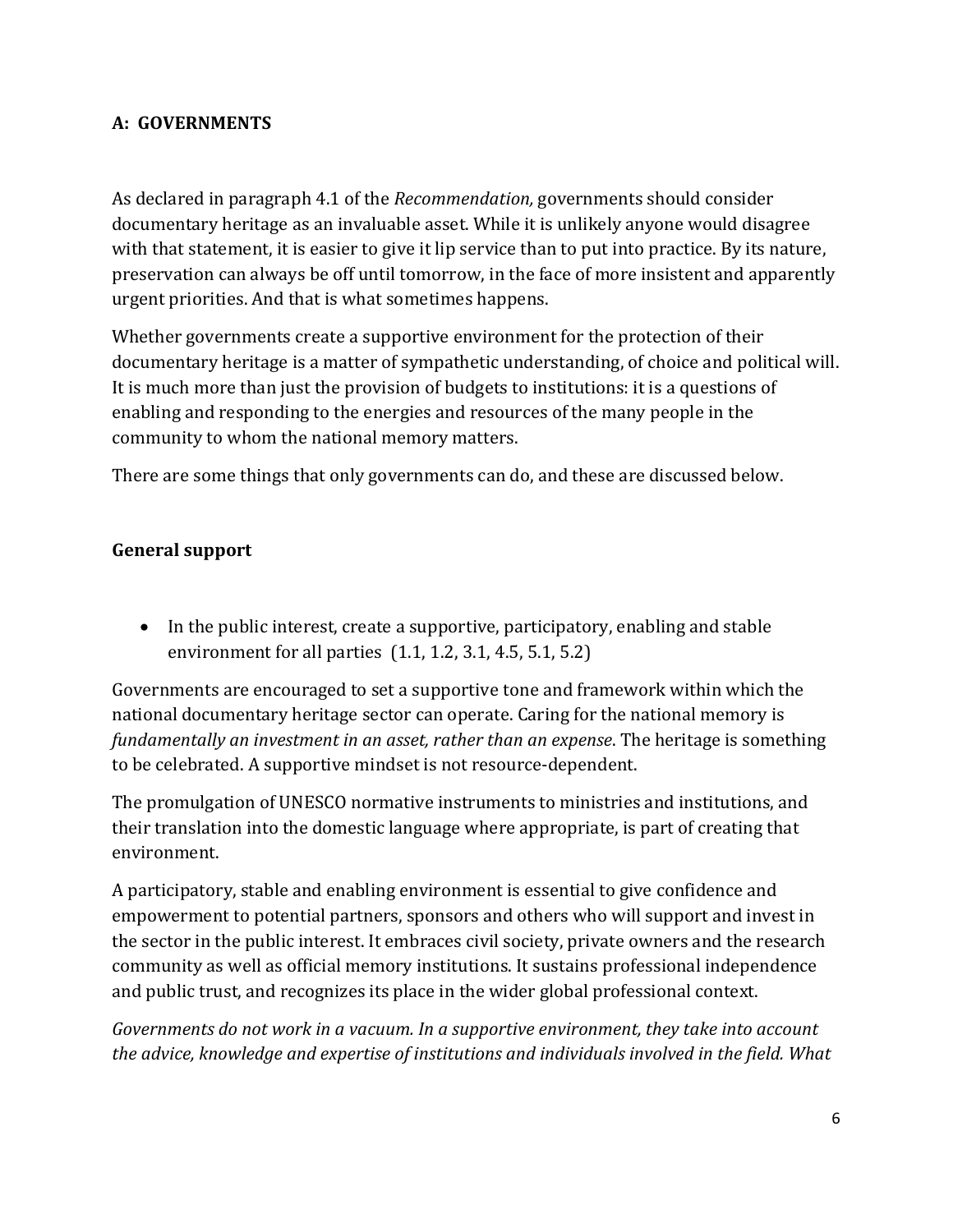*is achieved may therefore be a result of the quality of advice received from stakeholders, and everyone's skills in advocacy and awareness raising.* 

• Applying international standards and curatorial best practice (2.4, 2.7, 2.8, 2.9, 4.2, 5.1, 5.2, 5.5)

Public institutions are accountable to governments for their competent operation, and it is governments, through legislation or otherwise, who establish their mandates, governance and policy parameters.

International standards and best practice should be seen as a normative reference point. To say that all memory institutions should embrace best practice is not to say that instant perfection can be achieved. Probably no institution does, or can do, everything perfectly. It does mean that an awareness of best practice can guide any institution to do the best that current circumstances allow: if necessary, "buying time". It should be regarded as an aspirational goal, not a discouragement! Progressive steps involve doing what is possible now, with an eye on future achievement.

Infrastructure is resource dependent and may need to be developed over time, perhaps aided by partnerships and cooperation between institutions, sharing costs, facilities, processes and services.

Skills development and capacity building may be less economically constrained, involving combinations of training, mentoring, research, data exchange, study courses and visitation at local, national, regional and international levels. Professional associations and networks at each level, including the Memory of the World programme, provide the means for what is always a two-way process.

• Support memory institutions in establishing policies and standards by research and consultation, guided by internationally established norms (1.1, 1.2, 2.2, 2.3, 3.2)

All memory institutions have policies but they are not always set out to the same level of detail – if they are documented at all! Without a documented basis of policy and consequent procedures, there is a risk that decision making will be arbitrary, inconsistent and unaccountable. Policies provide guidance and constraint, and both are needed. Without them, the institution's constituency and the public at large has no basis for confidence that the institution is competently assembling or preserving its collection.

Policies need to be integral to the institution's culture: they are the 'rule of law' by which the institution works. They are not just public relations documents. They explain the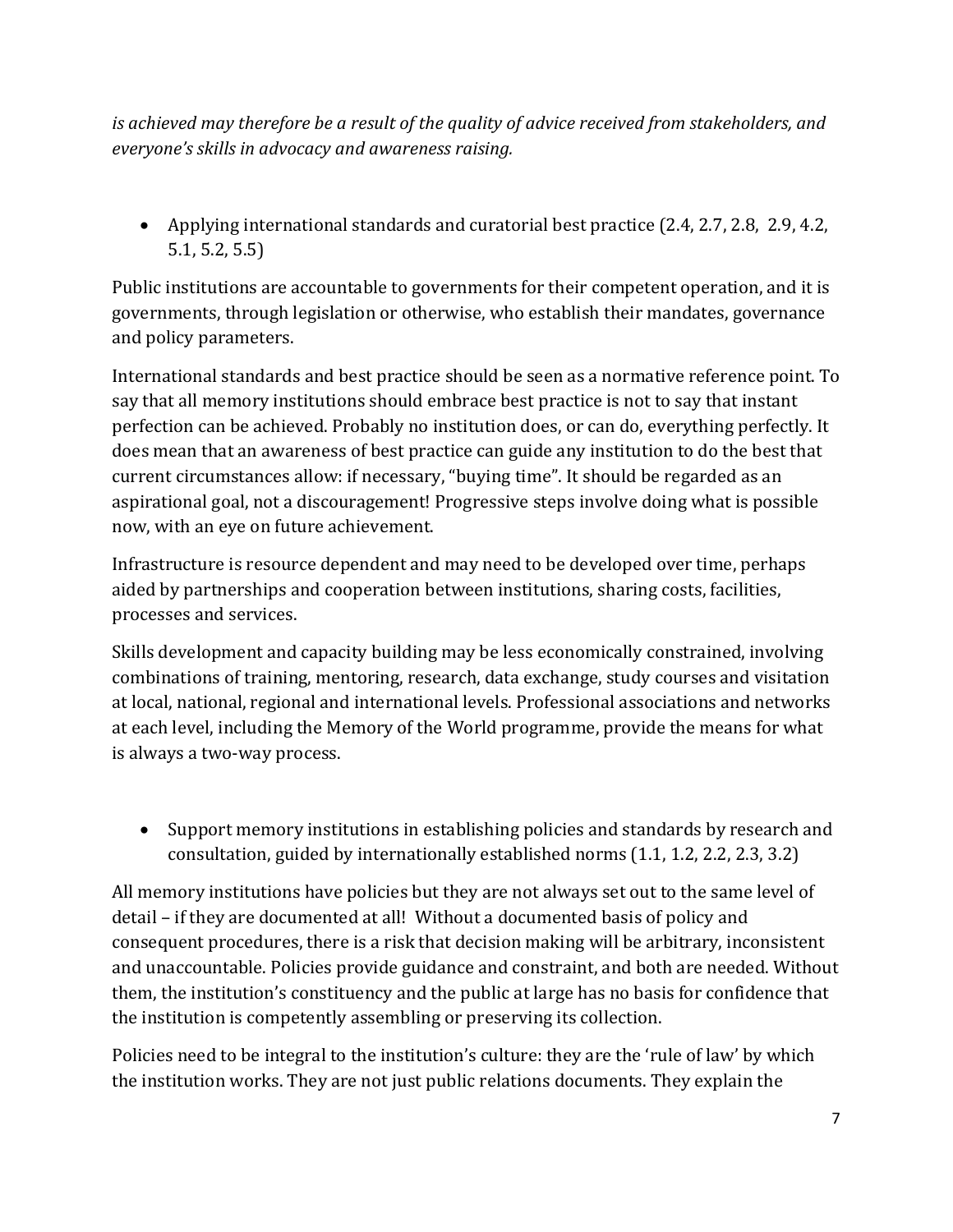institution's stances, perspectives and intentions. Desirably they include a reference to the institution's mandate and mission, the invocation of relevant external authorities or reference points (such as UNESCO normative instruments – including this one – or standards and codes established by appropriate professional federations), an explanation of principles, and sufficient detail to avoid ambiguity.

Soundly based operational policies and standards are therefore essential to the competent functioning of memory institutions, as well as to their accountability to government and the public trust which they earn. Their development requires little expenditure, but it does require care, research and consultation. Good policies are living documents. They need to be updated regularly to stay practical and relevant.

Selection policies should be clear, non-discriminatory, and balanced across fields of knowledge, historic ears and artistic expression. Digital documents are fugitive and selection decisions may need to be made at or before the time of their creation.

Access policies and practices need to recognize the realities of preservation and the legitimate interests of rights holders, but should recognize that permanent accessibility of documentary heritage is the fundamental justification for the existence of every memory institution. Providing the means of discovery (for example catalogues, finding aids, metadata, websites) is an expression of access policy.

Preservation policy and standards should strive to reflect international best practice and standards developed by the profession for both the analogue and digital domains, and observing the relationship between content and carrier (see the definition of *documentary heritage).* Preservation is a never-ending task.

#### **Legislation and mandates**

To have the mandate, authority and governance structure to carry out their tasks with full public confidence and independence, national memory institutions need the backing of appropriate legislation. This may be institution-specific (for example, to formally constitute a national library or national museum) or activity-specific (for example, to require the timely transfer of records to a national archives). Legislation may also provide for such matters as copyright and the compulsory deposit of analogue or digital documents in memory institutions for the purpose of preservation.

Only governments can provide enabling legislation for the sector, and can enforce regulations. Documentary heritage should be considered an invaluable asset and this perspective should be applied to legislation, policies and agendas. (4.1)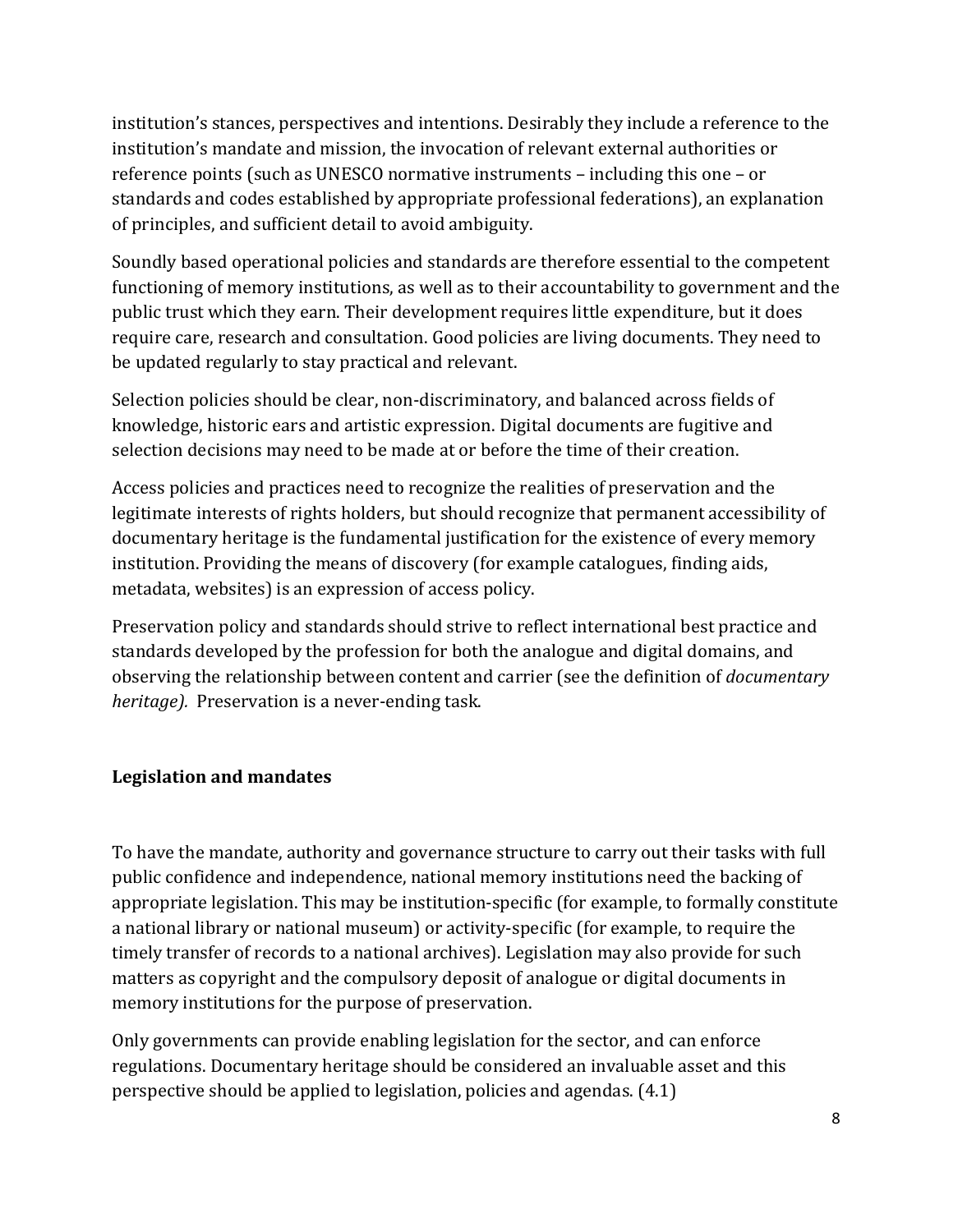The preservation and accessibility of the national documentary heritage needs the long term stability and predictability of continuing memory institutions underpinned by a legislative framework matched to the task, and updated as need be. The *Recommendation* calls on member states to do the following:

• Update relevant domestic legislation so that memory institutions are not inhibited or limited in their ability to take preservation action by the existence of access restrictions (2.5)

There can be valid reasons, under certain circumstances, for restricting public access to particular items of documentary heritage (3.5, 3.6) – such as privacy, security or considerations of commercial rights – but these should not impinge on the imperatives of preservation action by memory institutions. Legislation should guarantee the right of institutions to copy or conserve documents whenever, in their professional judgment, it is necessary for their survival and continued integrity. They should need no other clearance.

This action does not disadvantage the owners of commercial rights, or others in whose favour the restrictions are imposed. It simply affirms the right of preservation: the custodial institution is able to ensure that the document or its content will continue to exist.

• Provide legislative frameworks for memory institutions and ensure their necessary independence in preserving in preserving and providing access to documentary heritage so as to sustain public trust in the scope of material selected, and the way in which it is preserved (3.1) Promote and facilitate maximum inclusive access by empowering memory institutions… (3.2)

*The provision of public access is the visible evidence of a memory institution's validity and usefulness to society*. It is the justification of public expenditure on preservation, because preservation without the intent of accessibilty is pointless. Where necessary, legislation should be enacted to guarantee the stability, continuity and professional independence of institutions and thereby inspire confidence in the building of collections and the quality of their custodianship. (3.1, 4.5)

Effective access to collections requires that the means of discovery be provided. (3.2, 3.3) This can take many forms: up-to-date catalogues, finding aids, person-to-person services, the digitization of content and the range of internet-based possibilities. These will be most effective if prepared in accordance with international standards. Access should be proactive as well as reactive: outreach activities (3.3, 3.7) are limited only by imagination.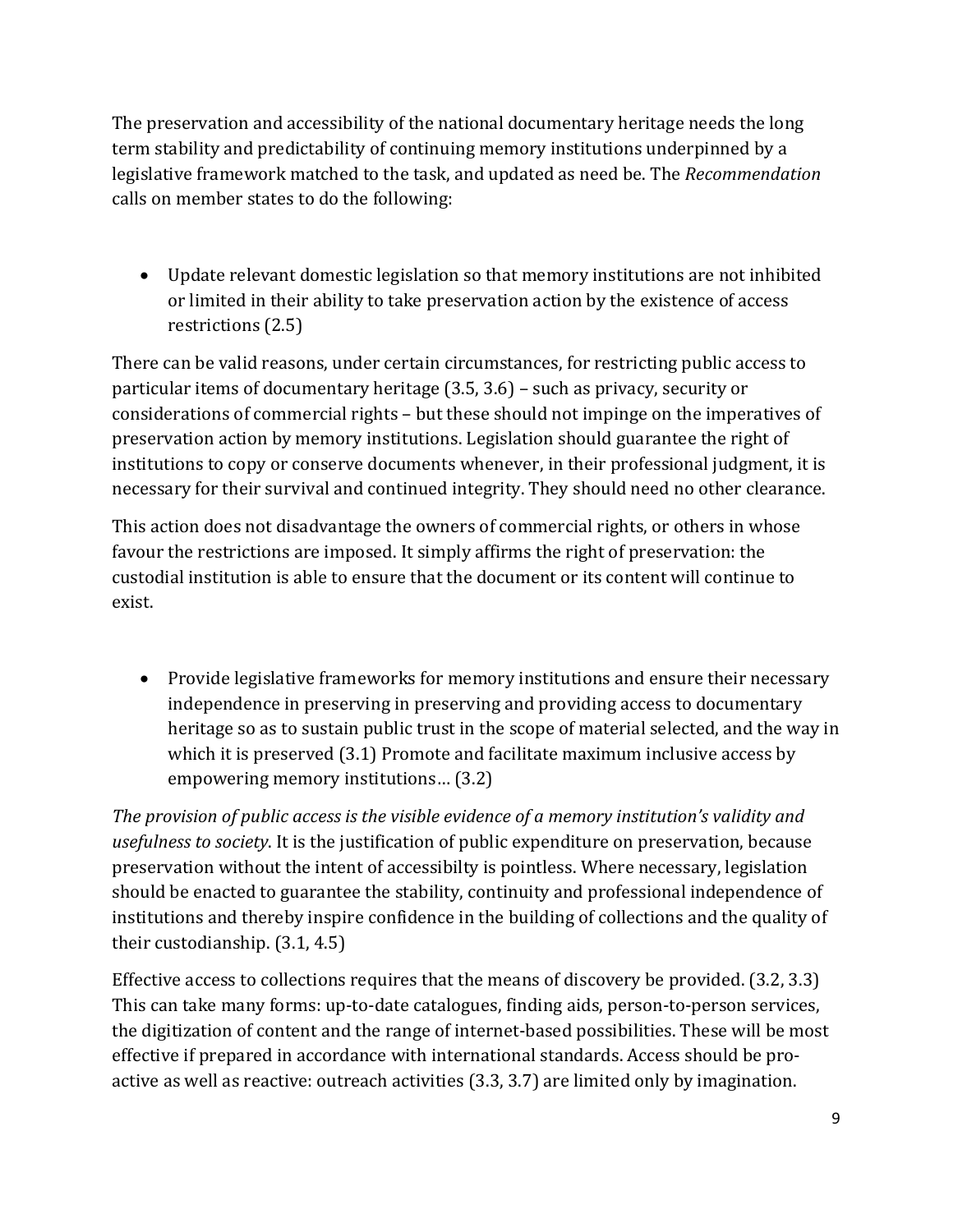Governments should improve access by encouraging the development of new forms and tools of education and research on documentary heritage. (4.4)

• When updating or enacting legislation which impacts on access to documentary heritage, the potential for access should be maximised, while respecting the legitimate interests of rights-holders. Restrictions on access should be clearly defined and of limited duration, and underpinned by legislation or regulation (3.5, 3.6). Member states should promote public domain access (3.7) Copyright and legal deposit regimes should be periodically reviewed to make them fully effective (4.6)

Intellectual property laws are constantly updated at the national, regional and international level. Documents – especially audiovisual and literary works – which were once considered of little commercial worth have found new commercial potential in the digital domain. National legislation should seek a fair balance between legitimate interests of right-holders and the fundamental right of access to the public memory.

Access is often inhibited by confusion over the copyright status of collections or individual documents. Rights are regularly sold and re-sold, and may also be region or countryspecific. But they are always of limited duration. Nothing remains under copyright in perpetuity. By legislation, governments should encourage memory institutions to provide access when the ownership of rights is in doubt, assuming reasonable effort has been made to trace current rights holders.

They should promote access to material that is in the public domain. Hence, there should be no artificial limit on such access, and the use of public licensing and open access mechanisms provide effective means of managing this.

Statutory deposit regimes are the best way to ensure that memory institutions can acquire and preserve the documentary heritage. Selection is always necessary, and that should be carried out by the institution in accordance with its formal selection policy.

• Member states are encouraged to recognise the long term need for new investment in the preservation of different types of originals in analogue format, in digital infrastructure and skills, and to adequately endow memory institutions. (4.1)

Governments are the primary provider of budgets and resources to memory institutions, and they determine the context in which the institutions and their capacities grow and earn public trust and support. Taking a long term view, and adopting a strategy and agenda around which partnerships and cooperative ventures can be built is desirable.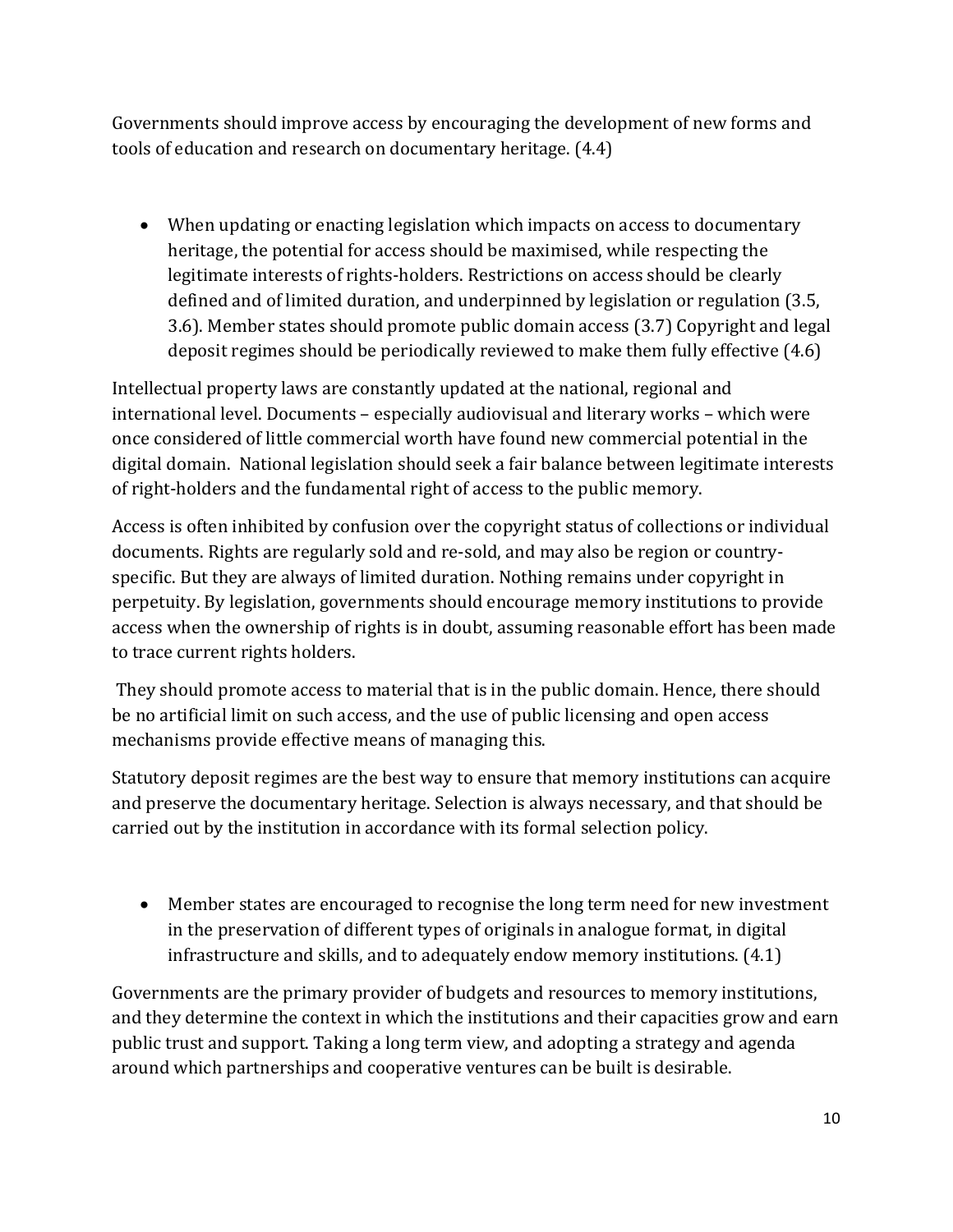Memory institutions, and the protection of the asset of the national memory, are a cost to government. It is a cost that will tend to grow rather than diminish. That said, there is probably no such thing anywhere in the world as an over-endowed memory institution. There is, and always will be, a need for institutions to manage their resources well.

Analogue and digital preservation are complementary. One does not necessarily replace the other. There have been regrettable instances where analogue originals were destroyed after digitisation before the practical, economic and philosophical issues were understood. It is sometimes mistakenly assumed that keeping digital surrogates is always cheaper than maintaining analogue originals. Investment in both is essential. Analogue documents involve the expense of physical storage and management. Digital storage has a different but ongoing cost equation, as the files have to be periodically refreshed while the hardware and software environment continually evolves.

• Member states should encourage the development of open source software and access to proprietary codes on a non-profit basis (4.7, 4.8)

Rapid development of software and hardware has already made parts of the digital documentary heritage inaccessible. Unless the proprietary codes and keys are permanently available to memory institutions, they cannot ensure the preservation and permanent accessibility of the relevant documents. Government intervention may be necessary to ensure that such arrangements are reached with the owners of the codes.

The development and use of internationally recognized open source software is a better solution for managing digital documentary heritage, and governments have a role in obtaining the cooperation of software and hardware developers in extracting data and content from proprietary technologies.

#### **Identification and preservation status of documentary heritage**

• Member states are encouraged to identify documentary heritage at potential or imminent risk and draw it to the attention of competent bodies. (1.3, 2.7, 5.5)

Potential or imminent risk can take many forms, including inadequate storage and management of collections, visible deterioration of documents, degradation of digital data, vulnerability to theft and the lack of disaster preparedness. Through good collection management an overview of material at risk can be maintained. Governments should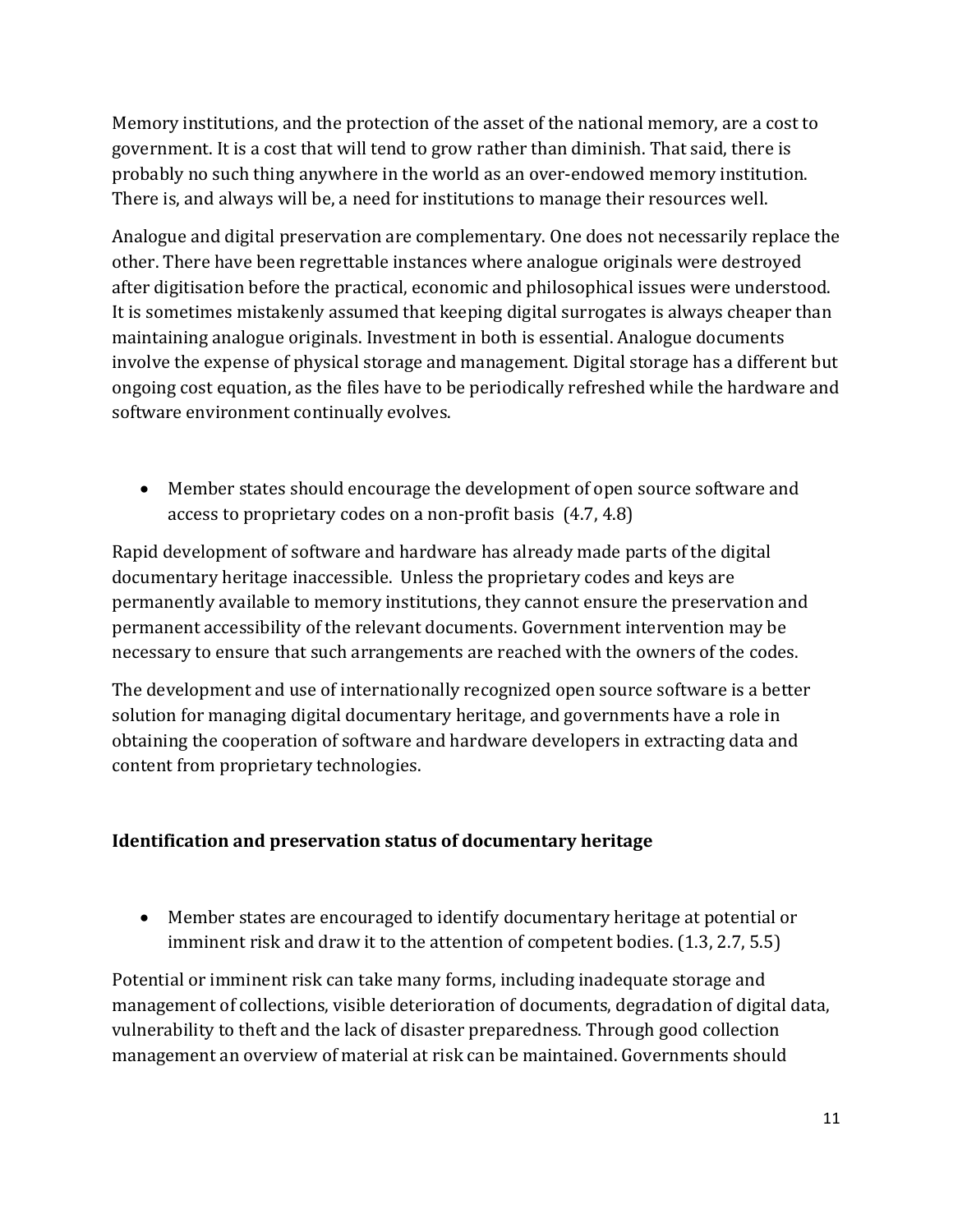encourage memory institutions and private owners to be vigilant, to raise awareness, and to share tasks and facilities which play to their strengths.

In some cases, corrective action by the custodial institution itself, or by other memory institutions in the same country, will be appropriate. But there will be times where the expertise required or the cost involved may require some broader action on a governmentto-government or wider international level. Finding an appropriate partner may take some diligent searching at times, but international professional organisations offer networks through which assistance can be sought. What is crucial is that the need is made known, so that the professional community has a chance to respond.

Solutions may range from physical conservation and restoration to a digitisation project, a staff exchange, crowd sourcing to raise funds or simply and exchange of relevant information.

It should be remembered that nominating to a Memory of the World register can be a logical step to take in drawing attention to significant documents that are at risk.

• Member states should take all appropriate measures to safeguard their documentary heritage from danger (5.4)

Beyond the usual contingency plans of individual memory institutions are wider threats to documentary heritage such as armed conflict, political upheaval and natural disasters. To the best of their ability, member states have a duty of care to be vigilant in trying to anticipate and prepare for such eventualities. At the same time, governments should refrain from acts likely to damage documentary heritage, or diminish its value or accessibility, whether intentionally or by neglect. Circumstances which cause a reduction of the resourcing or the skills base of memory institutions are part of this equation.

• Private and local institutions and individuals holding valuable collections need public encouragement and support. Where practical, encourage research communities and private owners to care for their own documentary heritage in the public interest (1.3, 4.3)

Apart from the national memory institutions, academic, religious, cultural and other nongovernment organisations hold and care for significant collections of documentary heritage. So do private individuals, who have often developed considerable depth of expertise in the field of their specific interest.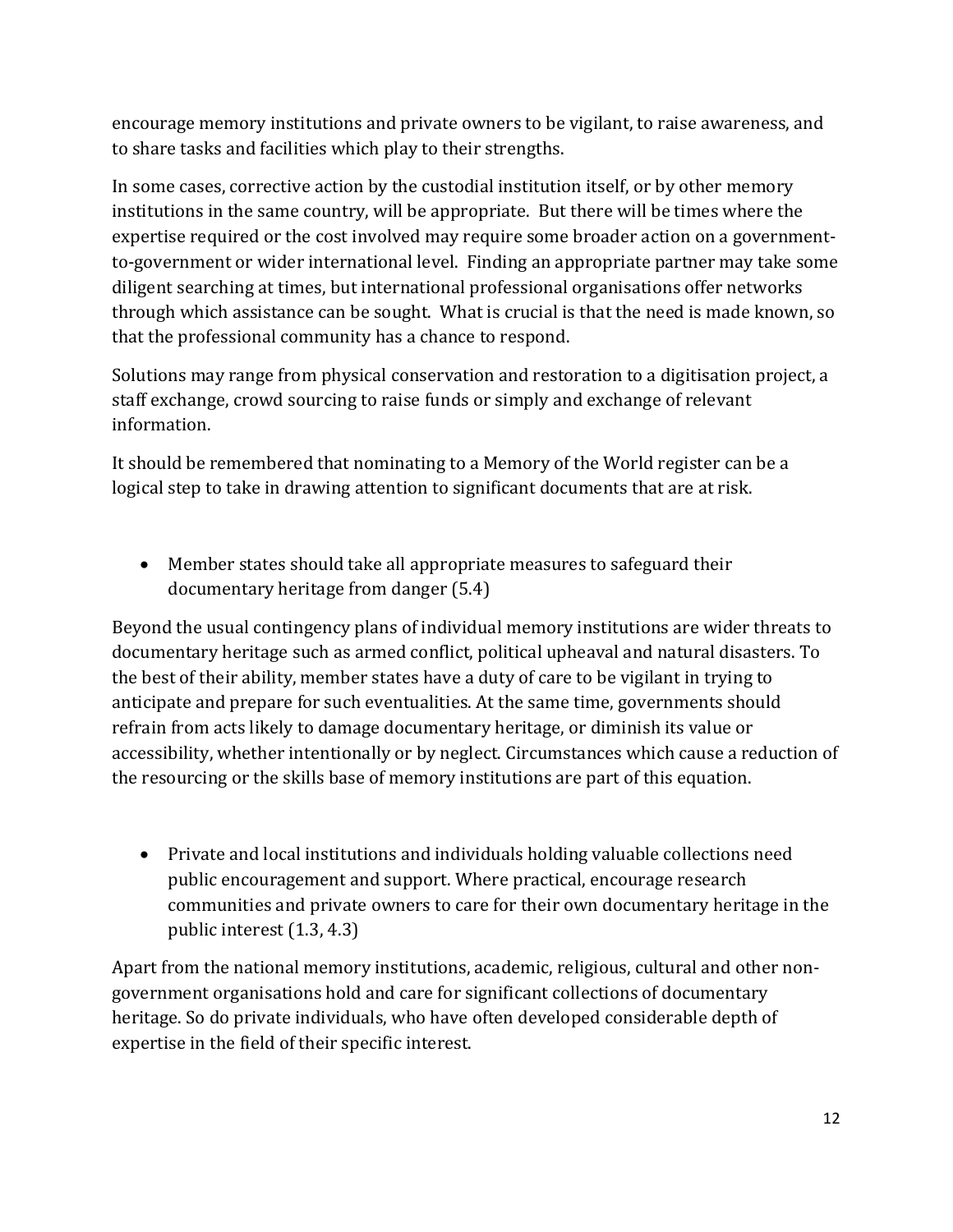Private collections of books, sound recordings, photographs and other documents may be commonplace but there always some that are of major importance. The private papers of notable personalities can also be part of a nation's documentary heritage, as a number of such inscriptions on various Memory of the World registers testify. The risk inherent in all private collections is that when their creator dies, the collections can be dispersed, lost or destroyed unless there is some prior arrangement to provide for their future.

Private collections have always been a part of the spectrum. To the extent that they are self-resourced, this lessens the financial burden on governments. But the role they play needs to be publicly recognised as a legitimate part of the custodial community, and integrated into the larger national task of preservation and access.

### **The wider view**

• Member states should encourage consistency of best practice across memory institutions. This may include nationwide coordination and sharing of tasks. (2.4, 2.7)

Cooperation, sharing and coordination among memory institutions are practical goals and governments should take the lead in bringing them about. It may involve establishing networks, instigating training, ensuring the rationalisation and best use of existing facilities for the greatest benefit. Institutions will vary in their skills, capabilities and emphases. Nationwide coordination and sharing of tasks, based on their existing roles and strengths, will maximize their effectiveness and also encourage a consistent approach to best practice and general awareness raising.

Prevention is better than cure. Risk management can minimise the likelihood of degradation to collection items; good housekeeping systems and good security minimise the possibility of theft or misplacement. Disaster planning means imagining what can go wrong, and preparing for that eventuality, however unlikely. Fire, flood, earthquake, electrical faults, systems failure and structural collapse are among the hazards of maintaining collections; all of these have occurred in the past in memory institutions in various parts of the world. Disasters come unexpected, and they can happen in the best run institutions.

• Member states are invited to develop training and capacity building schemes as appropriate to ensure identification, preservation and access to documentary heritage (1.5)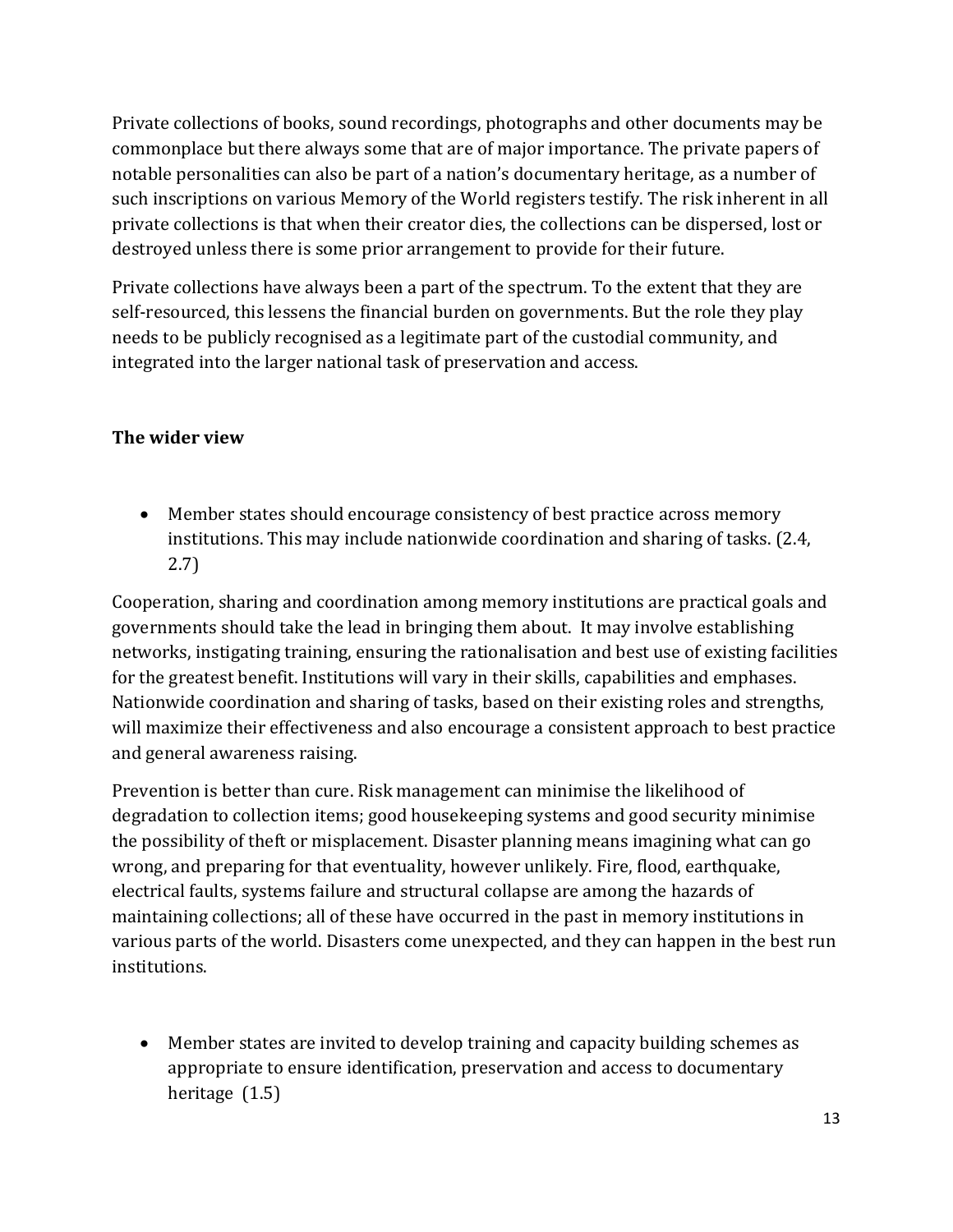The skills and capacities needed to manage collections and provide access services are in a state of constant development, requiring both in-house training and mentoring, and participation in formal training courses. Some courses or workshops may be available or can be developed within member states: in other cases, involvement in international summer schools, workshops, on-line tutorials or campus-based graduate and postgraduate courses may be the right option. International and regional NGOs (nongovernment organisations) within the memory professions often set accreditation standards and may also offer or recommend the courses by which they can be achieved.

Professional literature is generally written in the most widely spoken languages. This places practitioners in other language groups at a disadvantage. Where needed, translating key texts into the national language is a task that needs to be supported by governments.

• Member states are encouraged to take a global view of the needs of memory institutions, beyond the practicalities of infrastructure, and encourage logical partnerships and cost sharing (2.4, 2.8, 3.4, 4.2, 5.1)

A memory institution is more than its infrastructure. It is a collection surrounded by skilled and motivated staff who know it, and are building and servicing it. It is also an entity surrounded by a community of users and supporters.

Memory institutions are a global network, and the skills and competencies which they nourish and on which they rely are represented by a range of international professional associations, many of them formally recognized by UNESCO (See Annex 4) . It is in these forums that international standards and best practice are developed, that training courses and research projects evolve, and that exchanges of personnel and equipment are established. Member states are invited to encourage this involvement and its two-way benefits.

Public-private partnerships, sponsorships, cost-sharing arrangements and other forms of mutual assistance can develop at international and national levels and member states are encouraged to pursue such arrangements so long as they are responsible and equitable.

The reconstitution of dispersed collections and the exchange of documents between countries of shared heritage (5.3) – sometimes a legacy of past colonization - is encouraged. Digitisation allows such tasks to be undertaken without affecting the ownership of originals.

• Support memory institutions' participation in the development of international standards for preservation, and encourage them to link with appropriate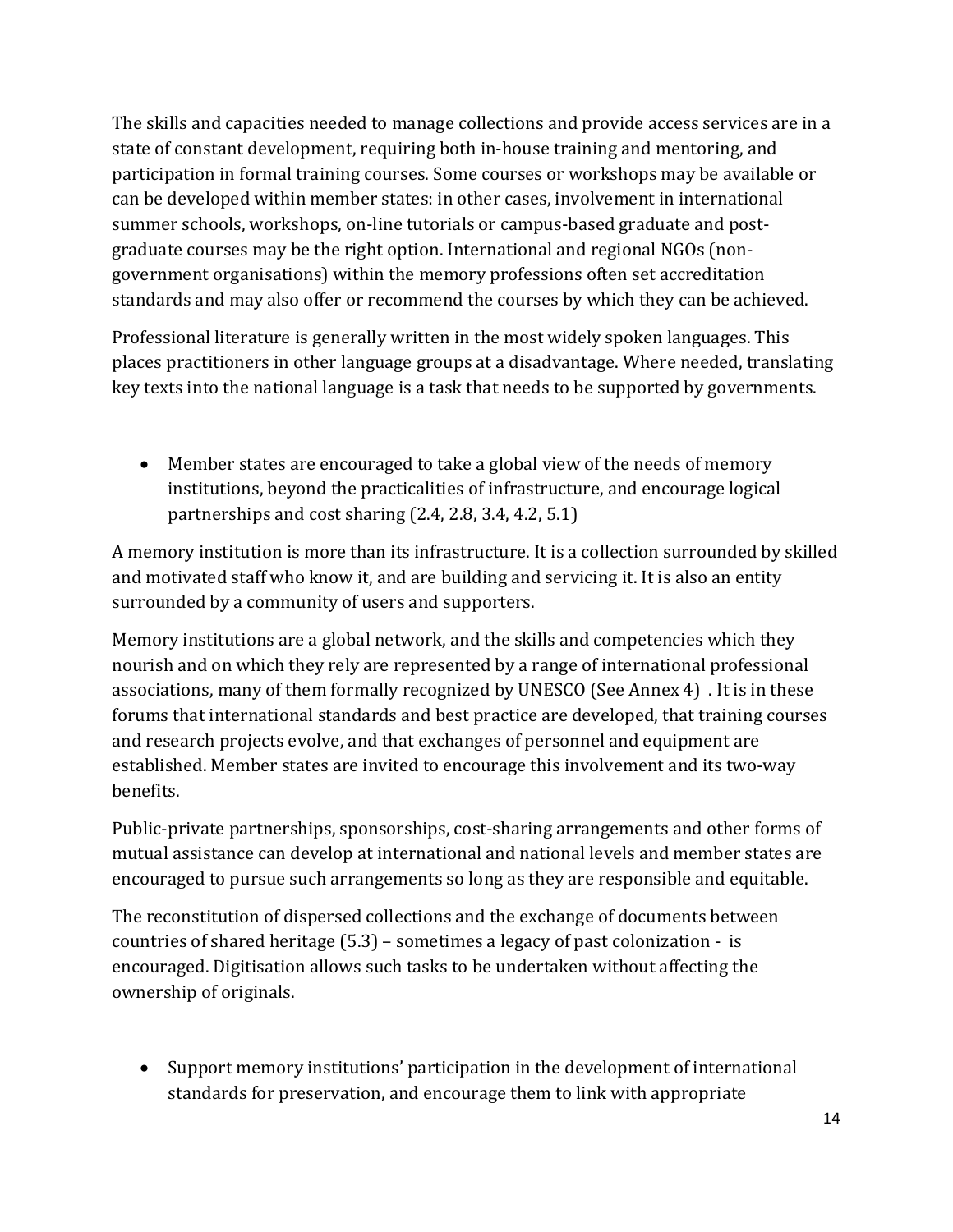professional associations to enhance and share their technical knowledge. Support the development of academic curricula (2.8, 2.9)

It is a truism that no institution is an island. The development of international standards is an ongoing, cooperative task. It takes time and effort and may involve travel and other costs to attend international meetings. It will certainly involve electronic contact and networking with peers in other countries, which is now so much easier than it used to be.

Government should support the membership and involvement of memory institutions and their staffs in the relevant national, international and regional professional associations, many of which have formal links with UNESCO.

The memory professions embrace several academic disciplines, including librarianship, archival science, materials conservation, information technology, audiovisual archiving, marketing and museum curatorship, in addition to the broad sweep of historical and cultural studies. At a time of rapid change, governments should support the ongoing development of academic curricula, including the crucial area of digital preservation. The use of relevant UNESCO normative instruments as reference points is part of this picture, and if they are not already available in their national language(s) governments should initiate their translation.

### **Memory of the World**

• Member states are encouraged to establish Memory of the World committees and national registers (4.10, 5.6)

Where they are not already in place, member states are encouraged to establish national MOW committees which in turn can establish national registers of significant documentary heritage. Committees can bring together participants from various sectors of the memory institution community and encourage synergies, coordination and awareness raising, and can undertake training and other projects. The national committees, in turn, can link to the global programme and its forums. They can, where appropriate, encourage the translation into the national language of the *Recommendation* and these Guidelines, along with other relevant UNESCO and professional publications.

It is the policy of MOW to monitor the preservation status of all documentary heritage inscribed on the International MOW Register on a cyclical basis, a regime which can also beneficially be applied to regional and national MOW registers. (4.9).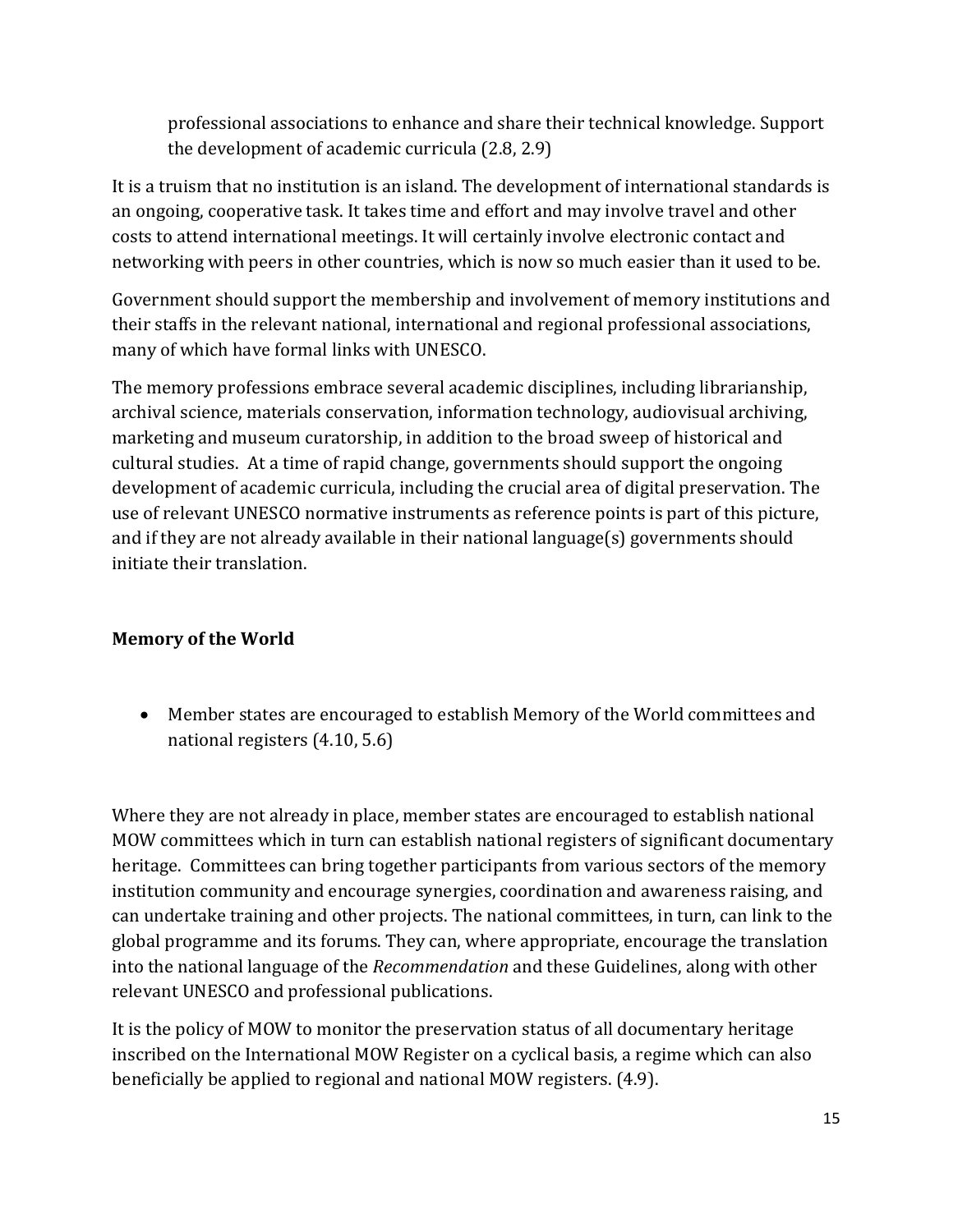• Member states should encourage nomination of significant documentary heritage to national, regional or international Memory of the World registers as a means of raising awareness (1.4)

Typically, nominations are submitted by the custodial institutions holding the documentary heritage concerned. But there are many advantages in inscription and sometimes institutions need to be encouraged to take the step. Help and mentoring is available through the programme for those who are compiling nominations for the first time. The MOW website is the starting point for enquiries, and request of this kind will be followed up.

• Member states should enhance the visibility and accessibility of documentary heritage through the outreach activities and publications of the Memory of the World programme (3.7)

The visibility of documentary heritage created by inscription on Memory of the World registers, based on the registers' on-line presence and promotion in books, social media, exhibitions and elsewhere, is a continuing and effective means of drawing public attention to significant documents, encouraging research and publicity.

But outreach can take many forms, as discussed elsewhere in these Guidelines. Governments and memory institutions can engage with their national Memory of the World committees to raise public awareness and promote visibility.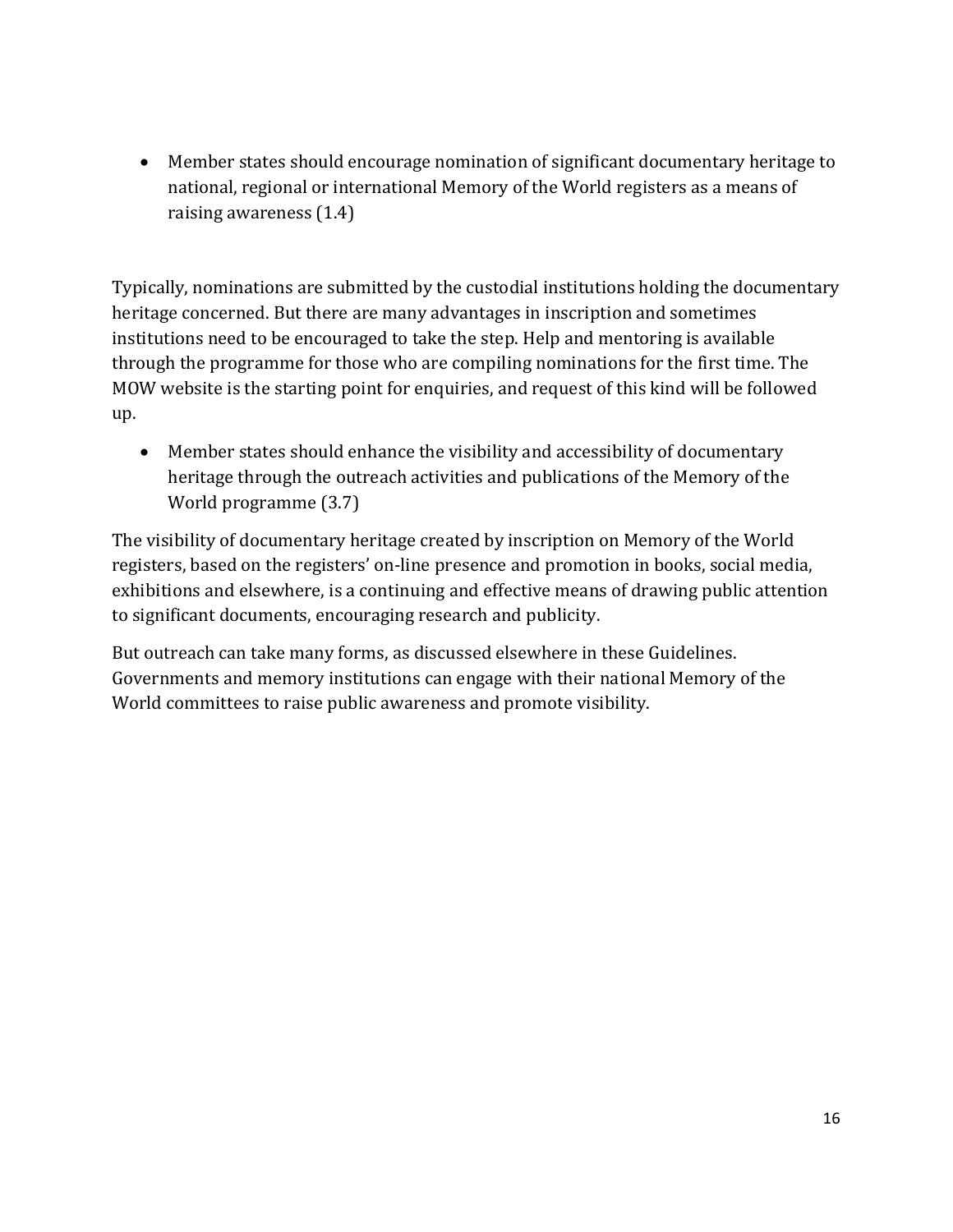#### **B: MEMORY INSTITUTIONS**

Governments do not work in a vacuum. In practice, they must take into account advice, information and the expertise of institutions and individuals involved in the field. What is achieved may therefore be a result of the quality of advice received from stakeholders, especially memory institutions. The *Recommendation* sets out the following activities which are the responsibility of memory institutions.

#### **Identification and preservation status of documentary heritage**

• Collections should be managed to ensure preservation and accessibility over time (1.1, 1.3, 2.7, 5.4, 5.5)

In practice, it is memory institutions who identify and select documentary heritage for preservation, who care for collections, who provide access, who identify and manage risk and who advise governments on the resources needed for their work. It is institutions who identify what documentary heritage is at risk, whether through physical or digital degradation, poor storage, vulnerability to theft, potential armed conflict or otherwise. When necessary it is the institutions which bring these concerns to the attention of government.

Good management is based on sound, published selection and preservation policies, guided by international standards, and developed through research and community consultation. It is no longer a matter of just keeping in the collection they key documents : contextual material, including social media, is also important. Criteria must be non-discriminatory, neutrally balanced with respect to knowledge fields, artistic expressions and historic eras. They should especially take into account the inherently temporary nature of digital documents.

#### **Preservation**

• Preservation is an ongoing process, both preventative and remedial, requiring the management of both analogue and digital objects (2.1 to 2.9, 4.1, 4.7)

*Nothing has ever been preserved. It is only being preserved*.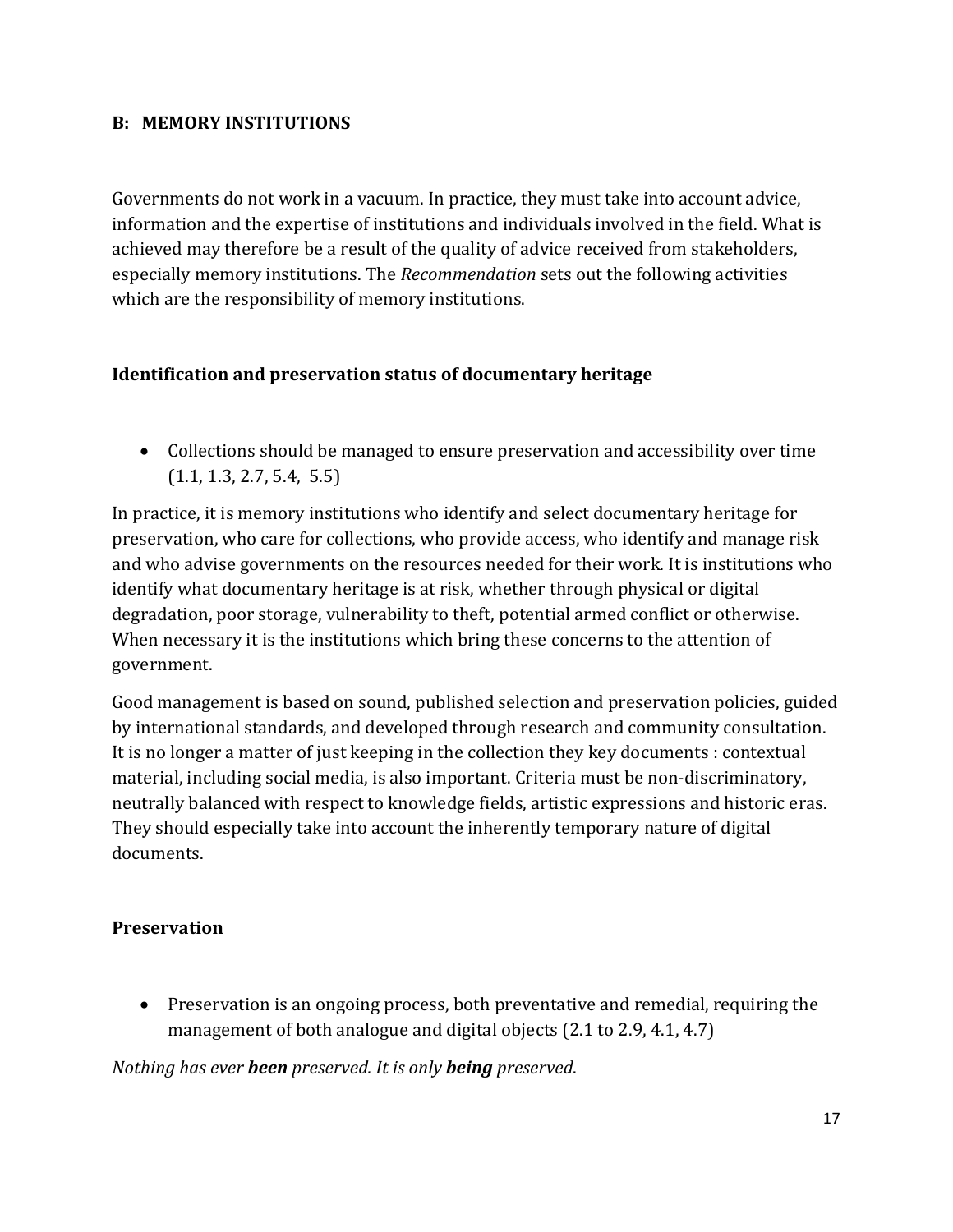Preservation is a much-misused term. Sometimes it is employed as another word for "storage". At other times it is an alternate term for "copying". Such uses are misleading.

In reality, preservation is a never-ending process, encompassing collection organization and management, conservation and restoration techniques and procedures, a variety of digital and analogue technologies, and the continual development and application of the relevant science and skills. In this field, international standards are constantly evolving: best practice should be known and applied or, at the very least, aspired to and worked towards. Active involvement in appropriate professional associations is the key to maintaining current awareness as well as contributing to ongoing development.

Preservation practice should be based on curatorial values including authenticity, integrity and reliability. Accordingly, analogue carriers should be retained where they have continuing value as authentic originals, artefacts or information bearing objects. For digital documents, decisions are best made before the point of creation and acquisition, to maximize management options. New investment in both realms should be sought when it is needed.

There are many definitions for *preservation* in the literature and in the internet. Some of them distinguish between short term, medium term and long term preservation. The sense in which it is used in these Guidelines is made clear in the list if definitions.

### **Access**

• The provision of access is visible evidence and justification of public expenditure on preservation (3.1 to 3.7, 4.4, 4.7)

*There is no point in preservation unless it leads to access.* Public trust in memory institutions is sustained by access: the scope of material in its collections, the way it is preserved, and its professional independence.

In the "digital age", avenues for access are multiplying. Catalogues and finding aids are essential, but they are supplemented now by a host of digital options: searchable on-line content, downloads, social media. It is crucial for memory institutions to have a web presence, including a portal to their own collections. As researchers increasingly seek instant responses, it is easy for some to assume that if it isn't on the internet, it doesn't exist. Catalogues and finding aids, whether analogue or digital, should be structured to international standards so they can be machine readable, globally searchable and linkable.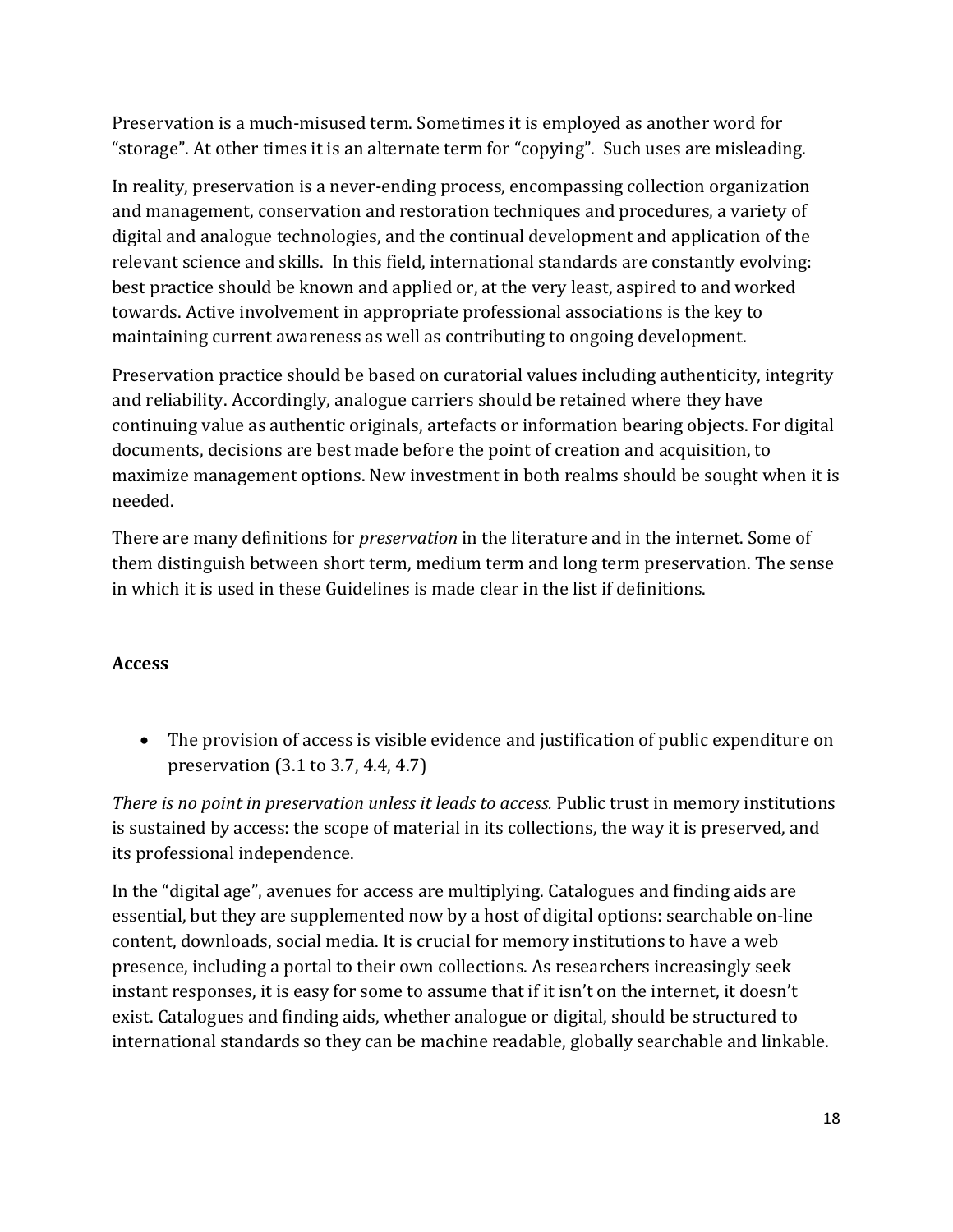The digitisation of content enables remote research and democratisation of access and is therefore strongly encouraged. However, on-site research involving person-to-person discussion and advice, and the inspection of original analogue documents will always be a necessary service and will need to be provided under conditions that do not place the preservation of the documents at risk.

While access can be reactive – responding one-on-one to researchers, for example – the possibilities for pro-active access are limited only by imagination: exhibitions, travelling presentations, radio and television programs, publications, screenings and festivals, consumer products, streaming, social media, lectures, educational programs, special events, tours. Exhibitions and presentations can travel on circuits; publications can be both digital and analogue; image and sound content can be streamed.

A crucial feature in much pro-active access is the proper contextualisation of documents so that they can be accurately understood and appreciated in the context of their time, their current condition and the manner of their presentation. This can range, for example, from explanatory text in an exhibition catalogue or on a consumer product, to spoken introductions at film screenings and festivals.

There can be a range of legitimate reasons for making a document partially or even – for a time – completely inaccessible, and they might include the need to undertake conservation measures or to protect the commercial privileges of a copyright owner. Other reasons could include privacy or security. These arrangements should be clearly defined and of limited duration, however.

The authority of a memory institution to apply such restrictions should be underpinned by national legislation or regulation, which would include a mechanism by which a potential user could appeal against a restriction. If the document is *permanently* restricted, what is the point of preserving it?

By definition, the provision of access requires financial and staff resources. In some circumstances these might be partially offset through the imposition of service charges, where permitted by the institution's mandate, which might – for example – reimburse the cost of creating copies of material prepared to order for a researcher. Where commercial use is to be made of public domain material, the custodial institution might levy a royalty charge - on the principle that the public purse should be recompensed when commercial benefit is derived from the use of a publicly owned resource. Nevertheless, the arrangements should be consistent with the inherent right of access as set out in UNESCO's constitution, the Universal Declaration of Human Rights and similar instruments.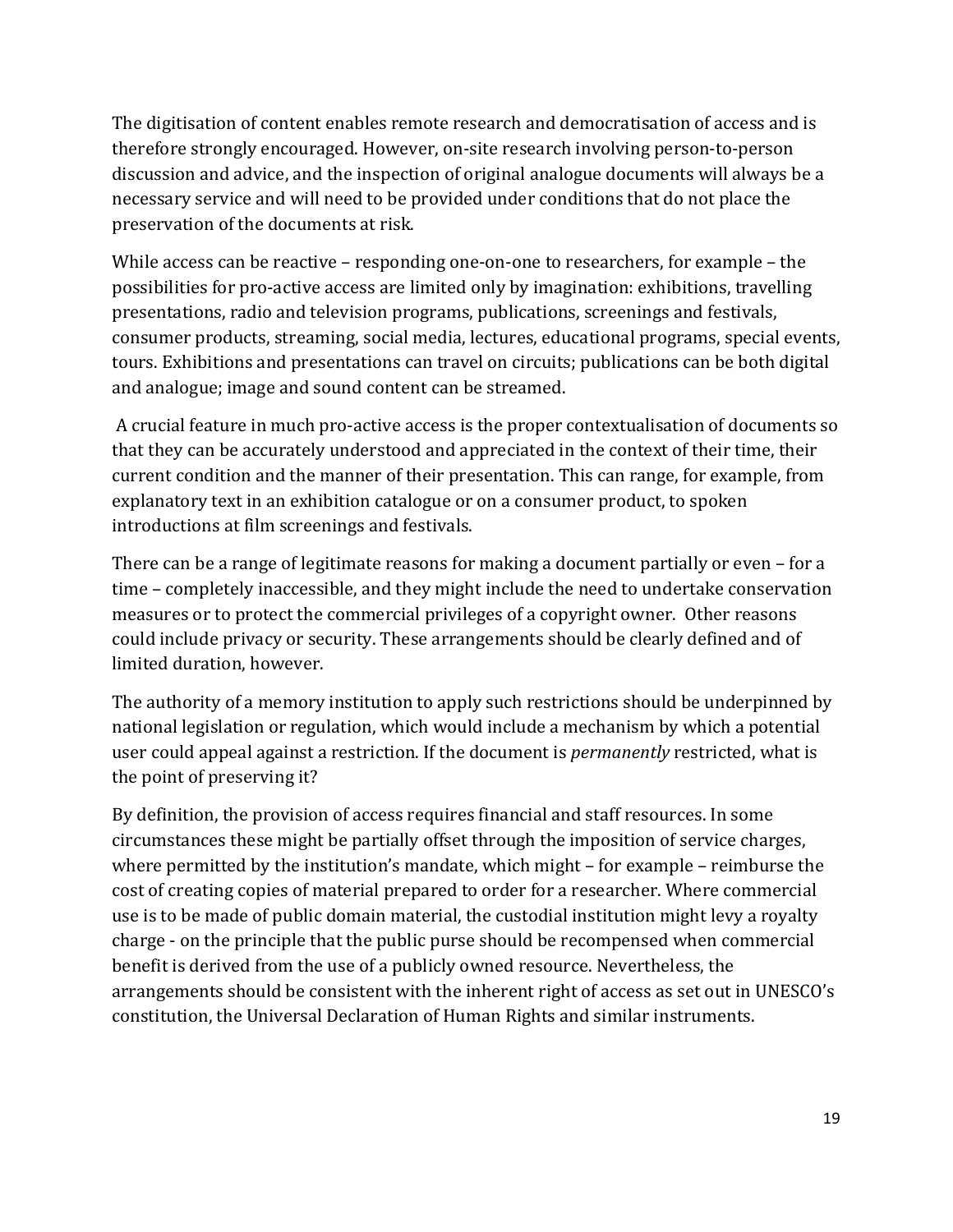### **Capacity building**

• Develop awareness-raising and capacity building measures and policies, including promoting research as well as training for documentary heritage professionals (2.4, 2.7, 2.8, 2.9, 5.1, 5.2)

The documentary heritage field is one of life long learning for practitioners. Knowledge and technology are constantly developing. One cannot afford to get left behind.

It is true that opportunities vary from country to country. On one level, university courses in archival science, museology, librarianship and audiovisual archiving are offered in my locations around the world. Some courses are campus-based, some are on-line, but they usually involve the payment of fees. The field has a large literature, but most is written in English, French or Spanish and is therefore accessible only to those with relevant linguistic ability.

Fortunately, however, there are more diverse possibilities. The various professional associations run summer schools and workshops in various locations around the world that help to build core competencies, and entering into a discussion with them might lead to the development of a workshop tailored to the situation in a particular country. Variously, these associations offer both institutional and personal membership and produce useful publications. UNESCO National Commissions and national Memory of the World Committees can often play a facilitating role.

At an institutional or personal level, informal international visitation builds practitioner networks which lead to the exchange of skills and ideas and can develop into a sustaining asset over time. Some institutions practice staff exchanges, which not only build personal capacity but broader cultural understanding. The internet, email and social media make it easy to foster these exchanges, as well as to encourage personal research – so much information is now readily available through dedicated websites and simple on-line searching. There is no need to be alone.

If one has the capacity to do it, translating a professional publication (such as a UNESCO manual) into one's own language provides a great service to compatriots, opening up that information to build their capacities.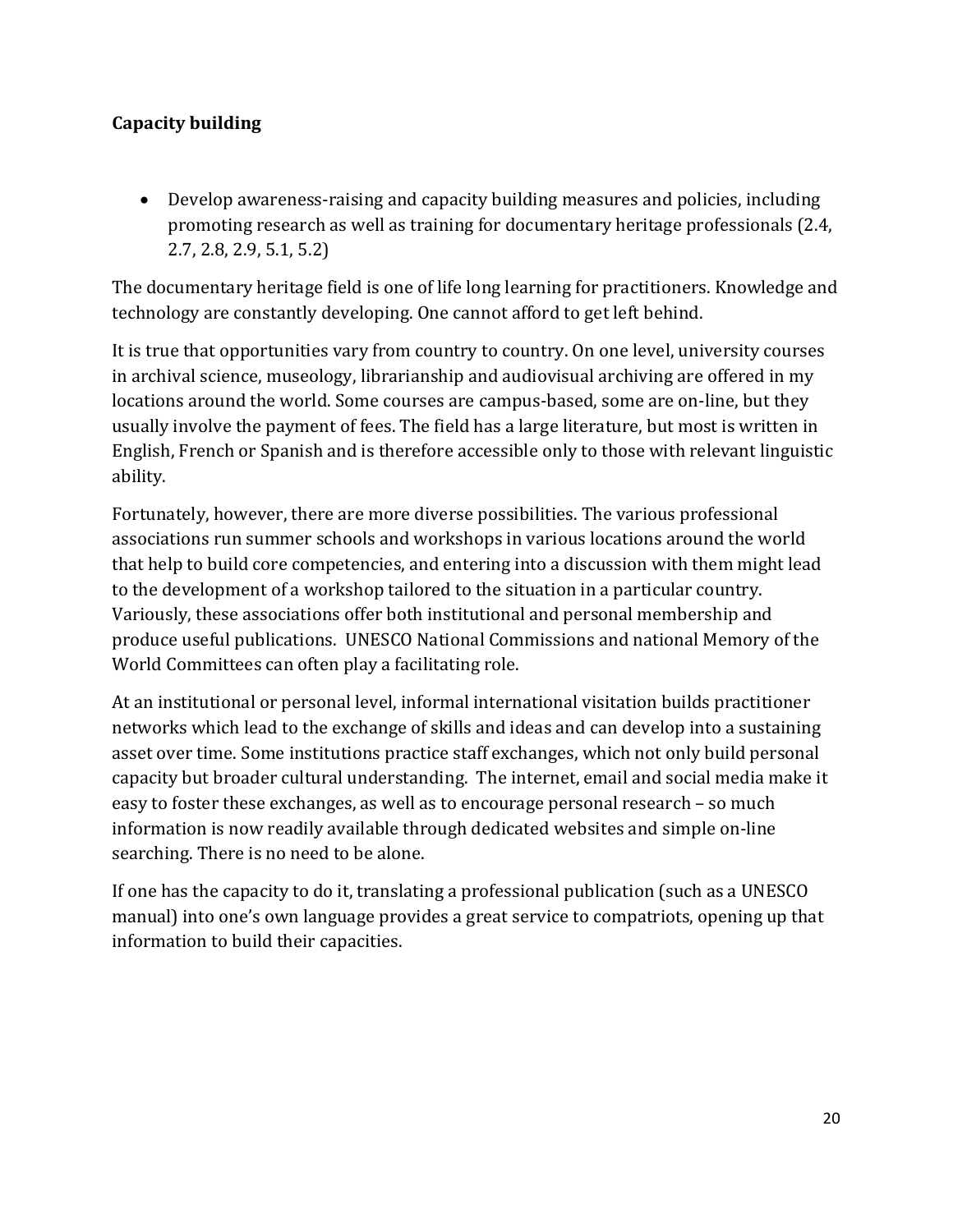### **Emerging technologies**

• Embrace current and emerging technologies in a constantly changing environment (1.2, 2.2, 2.4, 3.2, 4.7,4.8, 5.5)

The "digital age" has affected countries and memory institutions differentially. In some countries internet usage is high and digital record keeping is well advanced. In other countries this has yet to happen. The need to become conversant with digital technology is universal, but the management of analogue heritage remains, as does the need to discern where digital records should replace their analogue counterparts – and, just as importantly, where they should not.

The digital environment requires strategic choices in selection, acquisition, preservation and access and gives rise to issues such as the importance of international compatibility of systems and standards, access to proprietary codes, and the need – as far as possible – to standardize on open source software.

### **Partnerships**

• Activities may be facilitated by partnerships, including public-private ones, that allow sharing of costs , facilities and services (2.2, 3.4, 4.2)

No memory institution is an island. It is usually true that well designed partnerships make economic and practical sense, achieving together what would be harder for individual institutions to achieve separately.

It makes sense to share skills, facilities and funds in a field where there is often not enough of all three to go around! There are many successful examples of partnerships (see case studies) though it is important that the partners plan the arrangement effectively, so that respective inputs are agreed at the outset, and anticipated outcomes are established.

Public-private partnerships, in which commercial entities or foundations join with a memory institution to fund or facilitate a project, can also be very successful. If designed with a win/win outcome, both parties are able to meet their corporate objectives and each sees a benefit. For a commercial entity, that benefit may be in the form of positive publicity through association with a public good, and - depending on legislation in the country concerned - there may be tax or other benefits.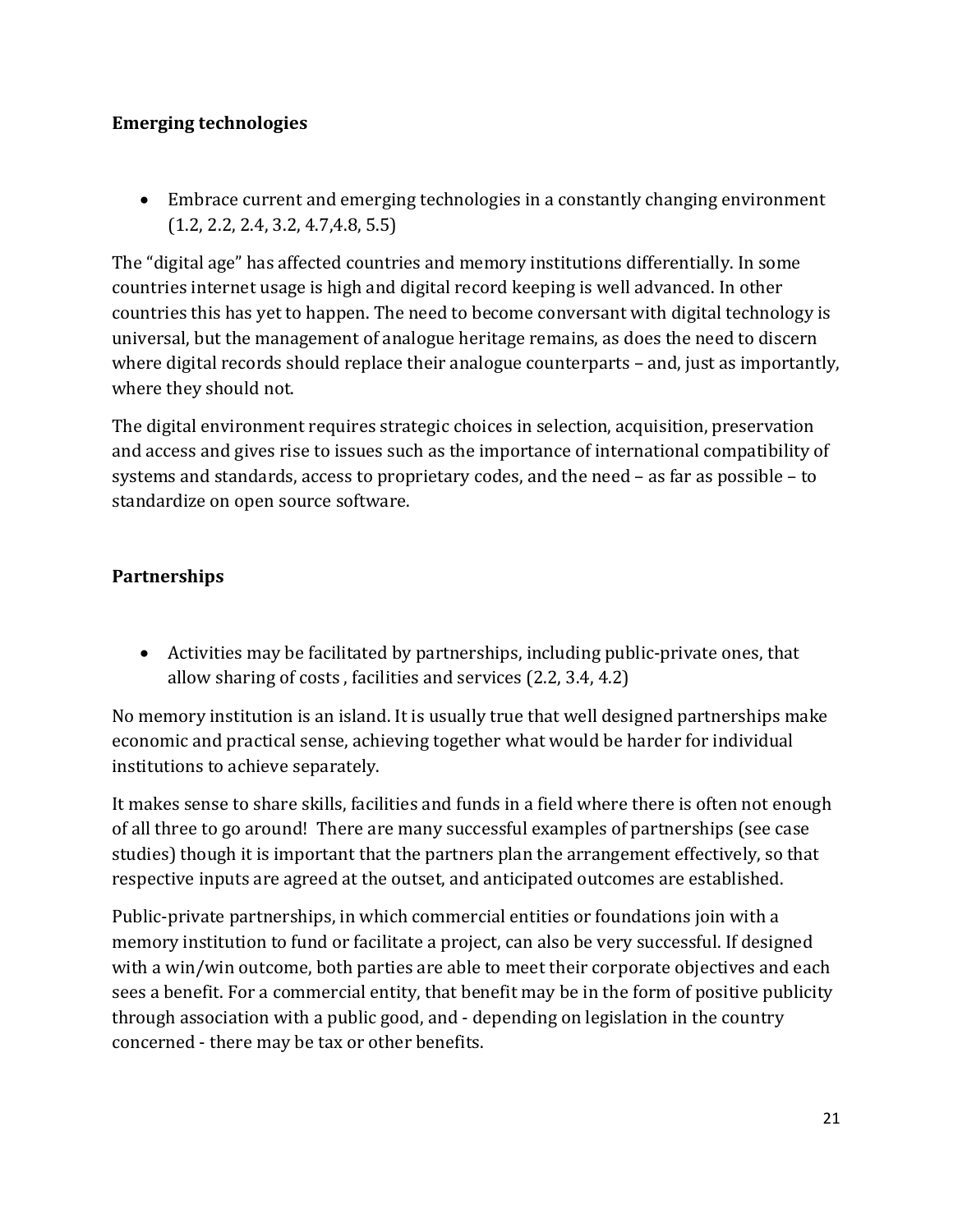Such partnerships do need to be negotiated carefully and equitably. There must be a net benefit to both parties, and the public image and standing of the partner needs to be compatible with the reputation and principles of the memory institution. Such arrangements also should be of finite duration and fully documented, so that the public institution does not find itself under a continuing obligation to the partner once the project is over and the benefit to the institution has ceased.

### **Private institutions and collections**

• Private and local institutions and individuals holding valuable collections need public encouragement and support as well as adequate visibility in national directories (1.3, 4.3)

Private individuals and institutions have a role in caring for the documentary heritage. Their holdings are kept at no cost to governments, and their work, over time, tends to feed in to the activities of memory institutions. This may happen, for example, when a private collector dies and has bequeathed his or her holdings to a public institution. But it places the onus on memory institutions to identify such collections in a timely way and cultivate relations with their owners to ensure the bequest is implemented.

History societies, academic institutions, places of worship and other religious organisations are among those who can amass major collections of manuscripts, books and audiovisual materials over time. Such collections are usually valued and appreciated by their owners, and there is a continuity of custodianship and care, although insufficient funding and the lack of adequate housing for the collections may be an issue. The contents of the collections may or may not be publicly accessible.

Yet their existence and continuity may be seen as a public benefit that is not a cost to the state or the taxpayer. By listing them in national directories, a fuller picture of the national documentary heritage is developed. Collectors with a passion for a particular field can be very effective in accumulating holdings of significance, and may do so with considerable subject and curatorial knowledge.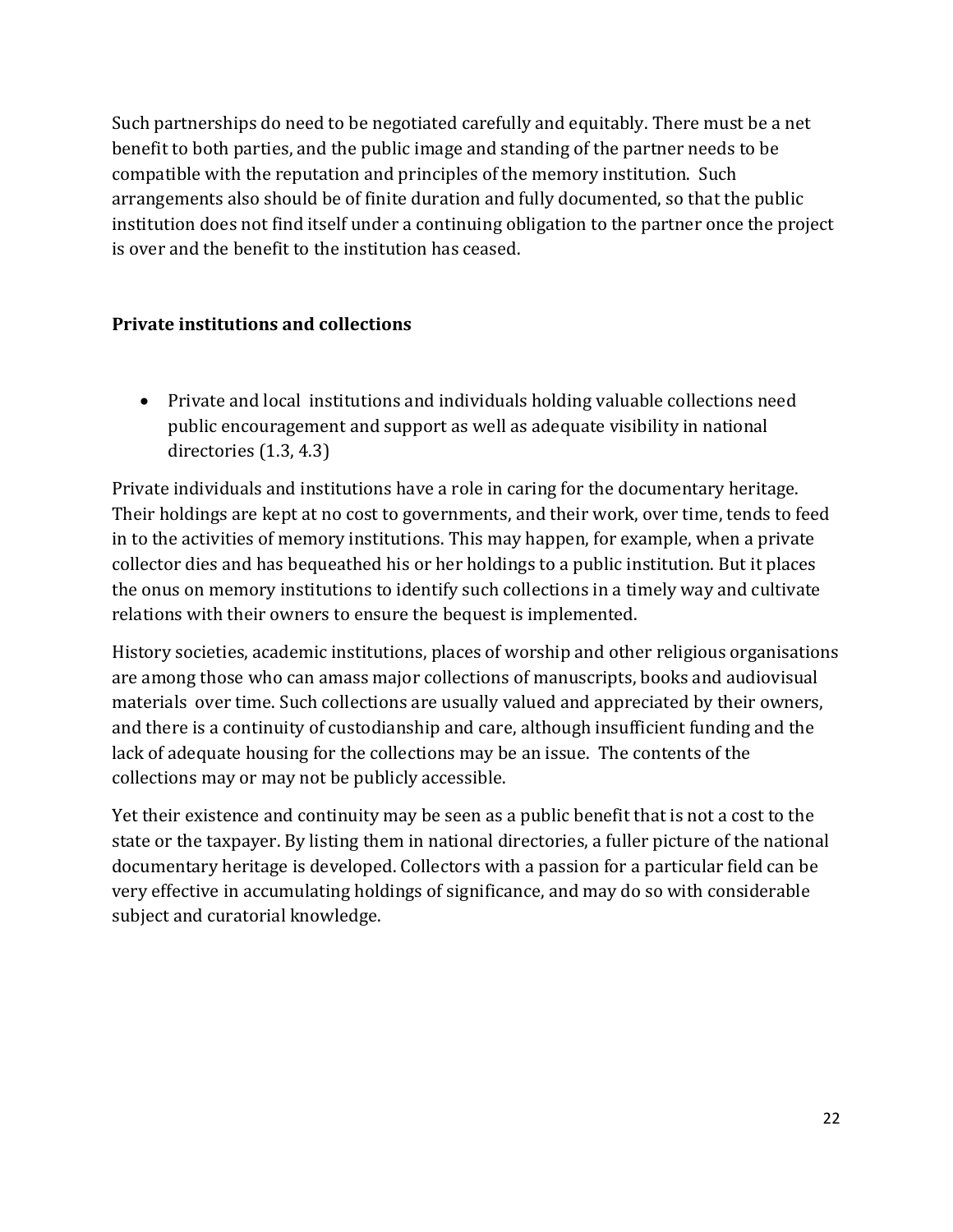#### **Nomination to a Memory of the World register**

• Identify and nominate significant documentary heritage to national, regional or international Memory of the World registers as a means of raising awareness (1.4, 5.6)

Nominating documentary heritage to a register requires some work in preparing the nomination form, but if the nomination is successful and the heritage is inscribed it confers a number of benefits.

It publicly affirms the significance of the document or collection of documents and makes them better known. They become part of the visible continuum of documents that have had a substantial impact on cultures and societies. Inscription encourages accessibility and attracts publicity. It carries the symbolic weight of UNESCO certification and the right to use the MoW logo. The stature of the documentary heritage and the custodial institution benefits by association with the inscriptions already on the registers.

Sometimes inscription can help to attract sponsorship and funding to protect heritage under threat. Sometimes it has the effect of making the documentary heritage more secure. There are cases on record where inscription has even saved an entire archival institution from closing and being dismantled.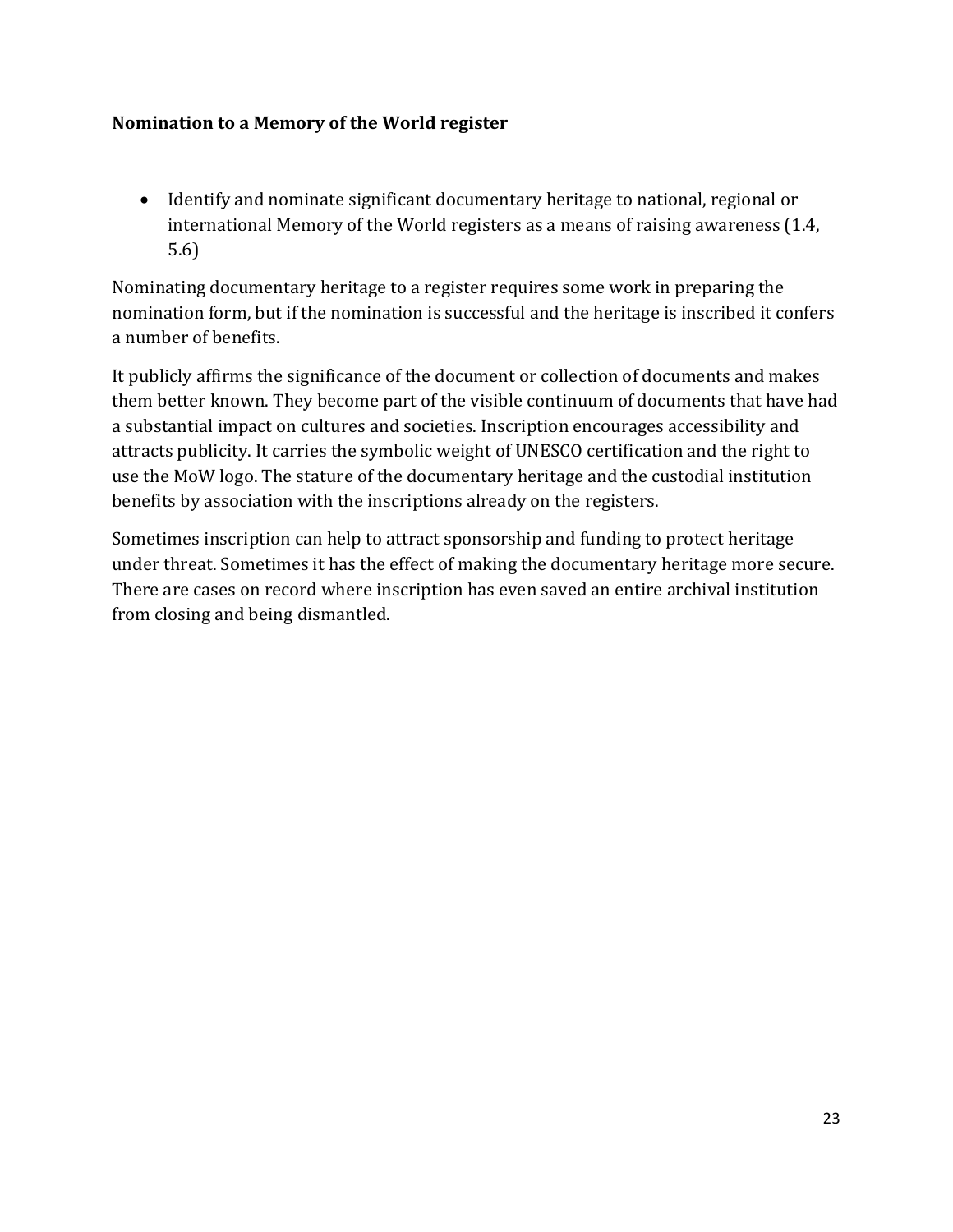### **C: OTHERS**

### **National Memory of the World Committees**

• Member states are encouraged to strengthen their cooperation with the Memory of the World programme through their memory institutions by establishing national Memory of the World committees and registers (5.6)

Memory of the World committees are forums for the national documentary heritage sector, bringing together experts of different backgrounds from across the sector (see the formal description below).

The membership and activities of each committee reflects the institutional structures and skills base of the country concerned, so each committee is unique in style. Activities vary, but examples include the following:

- Promoting best practice standards (2.3), including running workshops and translating manuals and technical publications
- Advocacy, outreach and awareness raising. This can take many forms, including media publicity, lectures, publications, articles in the popular and professional press, conference presentations and exhibitions (3.7)
- Promote UNESCO normative instruments (charters, declarations, recommendations and conventions) and programmes (such as the PERSIST initiative on digital documents) to government and memory institutions as guides and reference points, and as a means of fostering appropriate domestic legislation.
- Stage public events on UNESCO international "days" (see list below) and during national festivals and events which focus on documentary heritage and national memory
- Establish and operate a national Memory of the World register. This involves setting up a continuing mechanism for receiving and assessing nominations in accordance with the programme's *General Guidelines.* This can have cumulative advocacy benefits, as examples in various countries have already shown. Documentary heritage inscribed on the register can be monitored over time to ensure that it is being adequately preserved.

A national MoW Committee is automatically part of the global MOW network and the mutually supportive relationships which arise from this. It provides international contacts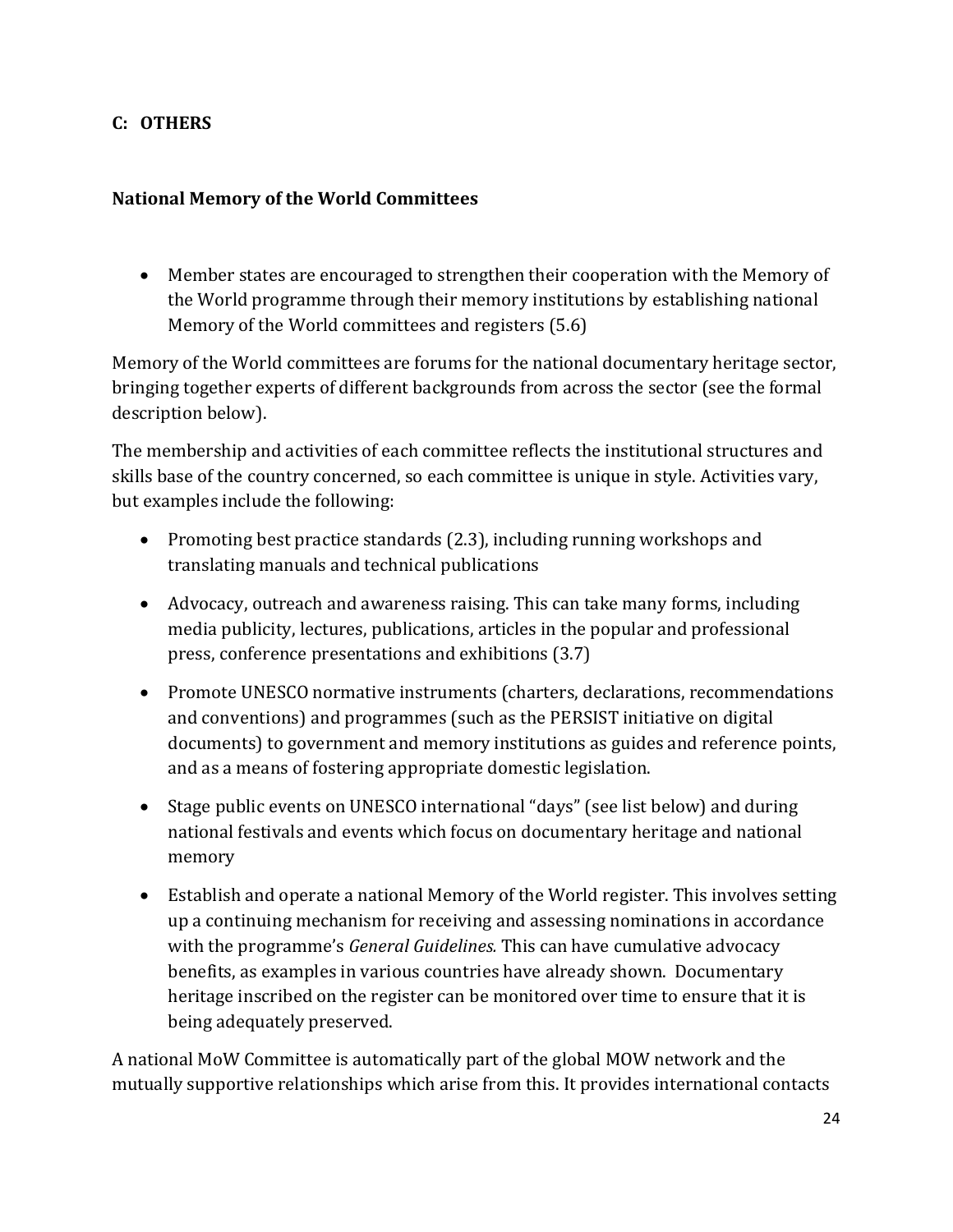which can help the country's memory institutions develop their own international relations.

### **Professional associations and heritage programs**

• Encourage cooperation with international and regional professional associations, institutions and organisations (5.2) and networking activities and national, regional and international levels (2.9)

International cooperation and networking is important for governments and memory institutions, but it is also vital at an individual level. Most international and regional professional associations welcome individual members, and no matter where one lives in the world it is possible through the internet, email and social media to be actively involved in exchanging experiences, learning from one's peers, absorbing new information from the association's literature and, in turn, contributing to discussions and debates. Individuals can take responsibility for their own professional development.

In most countries there are national associations for institutions and individuals involved in the memory professions, and these can not only be avenues of learning and growth, but also of advocacy for the development of the documentary heritage sector, including the provision of resources and the updating of legislation.

Participation in formal training courses, whether in one's own country or overseas, or the benefits of travel to other institutions to observe and study their working methods, may be costly and therefore not readily available to everyone, but vigilance can often be rewarded with opportunities.

### **Awareness raising, visibility and outreach**

• Raise awareness of the urgency of timely preservation action, develop awareness raising and capacity building measures and policies, enhance visibility and accessibility (2.4, 3.7)

Documentary heritage can be news! Awareness raising, publicity and outreach can take many forms, and events can be led by governments, institutions, private organisations, MoW committees or individuals or combinations of these. Sometimes it's a matter of utilising the opportunities provided by an anticipated event; sometimes institutions and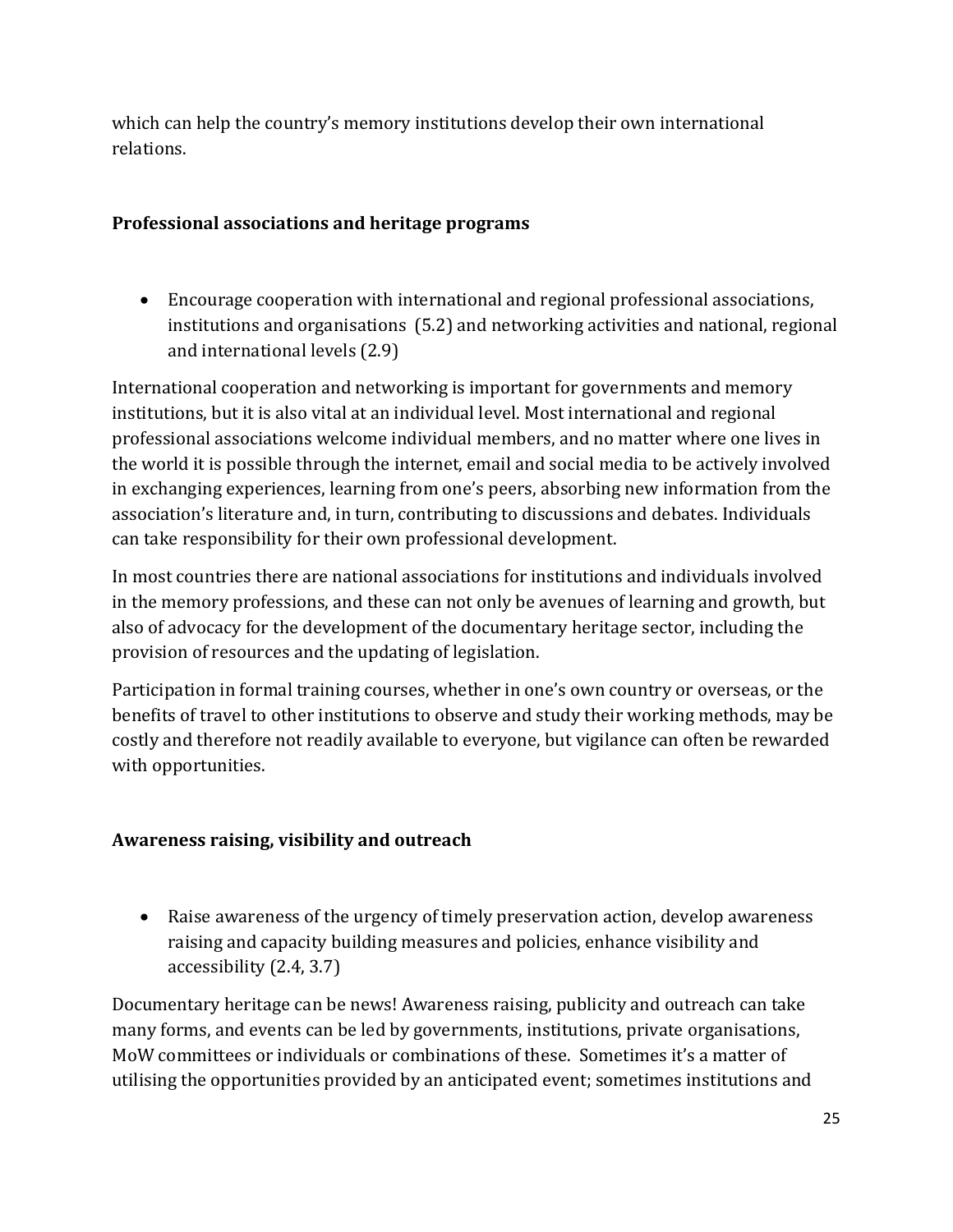even individuals can make their own opportunities. The following is a small selection of possibilities:

- *Anniversaries* According to one professional association, the Archivist's First Law of Outreach is "human beings are unable to resist celebrating any anniversary divisible by twenty five."[2](#page-26-0) Something about anniversaries captures imagination, and since they can be anticipated they can be prepared for. It may be the anniversary of an institution, a document, a piece of legislation, a historical event or an important individual, but anniversaries attract attention and publicity.
- *Cultivate media attention* For the most part, memory institutions are good news, though experience suggest that they are often too self-effacing to spread the news! The work they do is intrinsically fascinating; interesting additions to collections are ready made news items; exhibits and publications are all potentially newsworthy. An institution that has media visibility is in a stronger position to argue for more resources than one which is invisible.
- *Hold inscription ceremonies* Every presentation of certificates of inscription to a Memory of the World register – whether national, regional or international – is a potential media event, and wise institutions take full advantage of their possibilities.
- *Publications* From the humble information brochure to the most elaborate coffee table book, publications are awareness raisers. An effective format – utilized by various Memory of the World committees and others – is the simple give-away bookmark, highlighting an item of documentary heritage. Products based on collection items raise awareness, provide access and can be financially profitable. Regular newsletters (hard copy or electronic) keep stakeholders informed.
- *Volunteers* Almost any job that is done for financial remuneration in a memory institution can be done by the right volunteer. Just as people willingly donate their time to a range of community organisations such as schools, hospitals, religious communities, social service organisations, they will also donate their time to memory institutions – if they are asked! Volunteer programs need to be organized and managed. They not only add to an institution's resource based, they provide a community of supporters.
- *Friends organisations* Many memory institutions are supported by Friends organisations. These are usually not-for-profit associations that can run public

 $\overline{\phantom{a}}$ 

<span id="page-26-0"></span><sup>2</sup> *Advocating Archives* ed. E F Finch, Society of American Archivists and Scarecrow Press, 2003 (p 66)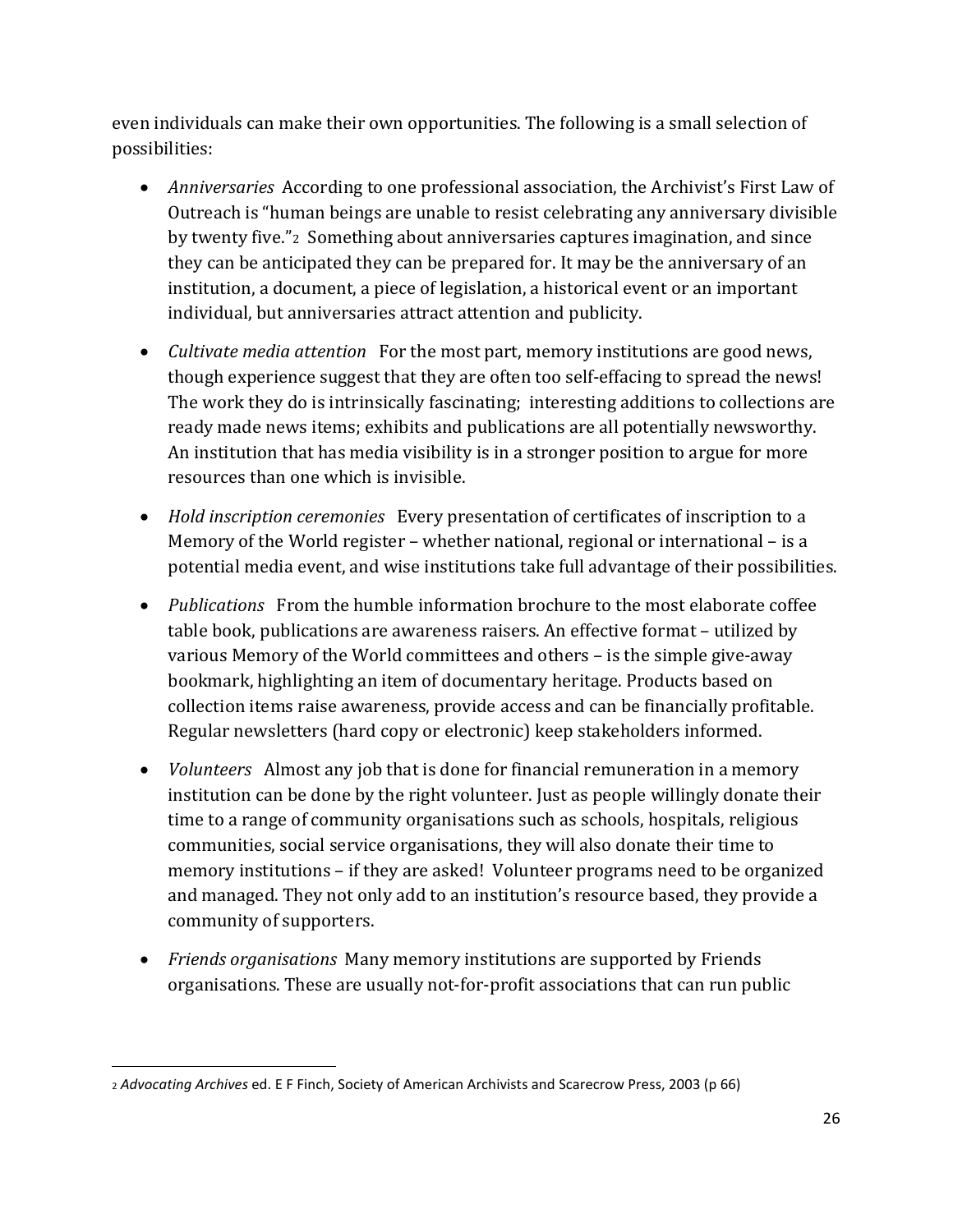events, raise funds, prepare exhibits, support a publication programme, or be a lobbying force.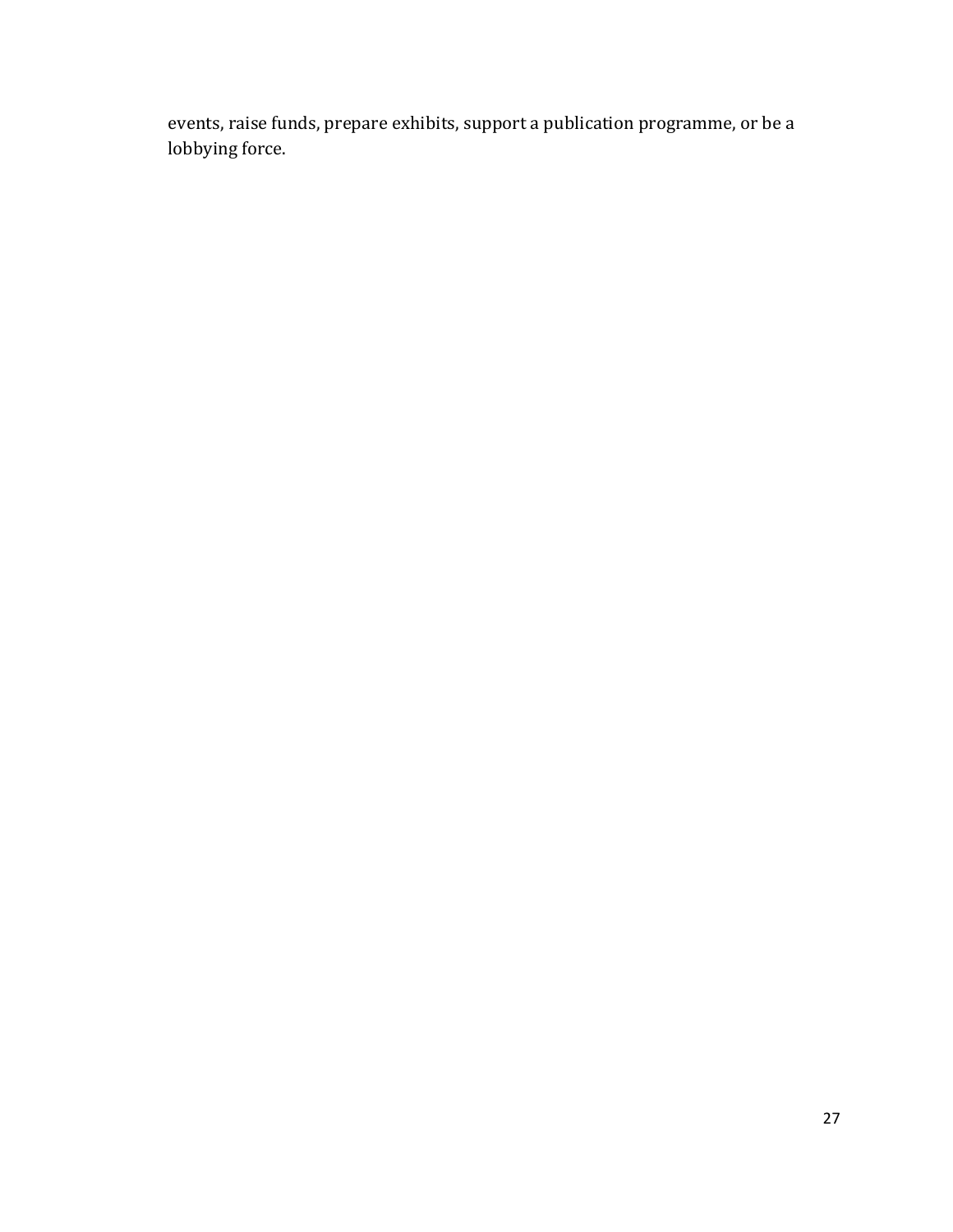### **CASE STUDIES**

### **THE COOK ISLANDS PROCLAMATION**

The Cook Islands is a small Pacific country which is now independent but which was colonised by Britain towards the end of the 19<sup>th</sup> century. Its foundation document - the proclamation declaring the British protectorate over the islands – was signed in 1891.

The document was nominated to the Asia Pacific Regional Memory of the World Register in 2013, following development of the nomination at a MOWCAP workshop in Cambodia that year. It was inscribed on the Register in 2014.

The nomination process identified the fact that document was brown with age and crumbling, and was in urgent need of conservation treatment. No facilities for such treatment were available on the Cook Islands, so any restoration work would need to be done in another country. Nor were there any funds to pay for such work.

The task was not a particularly unusual one, and could have been carried out by the conservation laboratory of any large memory institution overseas. But it was not anyone's particular responsibility to come forward, pick up the task and pay for it.

The solution lay with the national Memory of the World committees of Australia and New Zealand. Together with the regional UNESCO office in Bangkok, they collaborated to raise the funds. The document was hand-carried to Auckland, New Zealand, where the restoration and framing work was carried out at the Auckland Public Libraries service. It was then returned to the Cook Islands Library and Museum Society, whose curator was flown to Auckland to collect the restored document and take it home.

This case study is an example of the entrepreneurial role which national MoW Committees can play in situations where there is no obvious host for urgent task.

### **THE GREAT FLOOD OF BANGKOK**

During October 2011 unusually heavy rain in Northern Thailand drained south and caused extensive flooding of the city of Bangkok.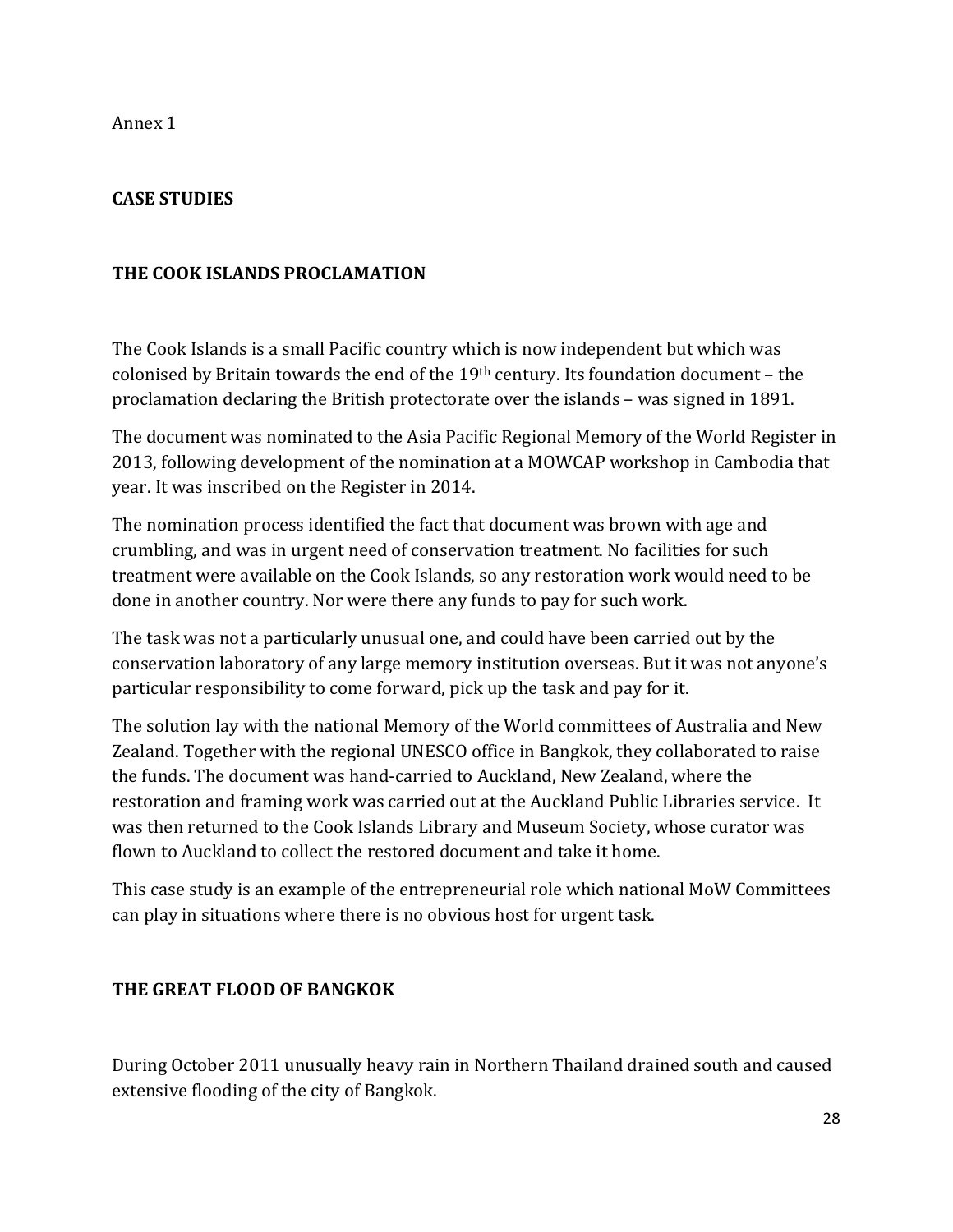The Film Archive of Thailand, the national body charged with preserving the nation's film heritage, occupies a complex of several buildings on the outskirts of the city. Its museum, administration, work spaces and storage vault are located in what was once a rice field. As the flood waters peaked, staff members sandbagged the storage vault to hold the flood waters back. They stood vigil overnight to ensure that the sandbag wall was not breached. Had water flooded into the vault, parts of the collection could have been irreparably damaged.

The high water mark for the Archive arrived on 27 October, which also happens to be the date of UNESCO's annual World Day for Audiovisual Heritage. So staff at the Archive turned a threat into an opportunity.

They invited television news crews to record their efforts. As a subject, it was excellent television – active and visual, and sending an emotive message. And all the Archive staff were wearing T shirts promoting the UNESCO World Day.

Media visibility can and should be planned for. But not everything can be planned in advance. When opportunity knocks, it is there to be seized.

### **THE LAST FILM SEARCH**

Much of the world's film heritage from the first half of the  $20<sup>th</sup>$  century is lost or missing. This is often called the "nitrate era", when professional films were made on cellulose nitrate film stock, a formulation that is flammable and subject to decay.

On 27 October 1981 – coincidentally, long before the UNESCO World Day for Audiovisual Heritage was proclaimed – the National Film Archive of the National Library of Australia officially launched a nationwide search for this early film. It proved a model for other countries seeking to retrieve missing heritage.

Australia is a big country. Rural towns are scattered and sometimes remote. A field officer travelled the land, with car and caravan, on a literal treasure hunt. He had a backup colleague at the Canberra "base". His arrival in each locality was pre-publicised through the local radio, TV and newspaper and his contact details made known. On arrival, he was interviewed by the media, responded to enquiries and proactively searched likely locations (such as closed up picture theatres) or sought out promising individuals. The Canberra base followed up on the contacts made once the field officer moved on.

The field officer travelled for 18 months and the Search proved very successful, yielding many discoveries. Among the finds were fragments of *The Story of the Kelly Gang* (1906),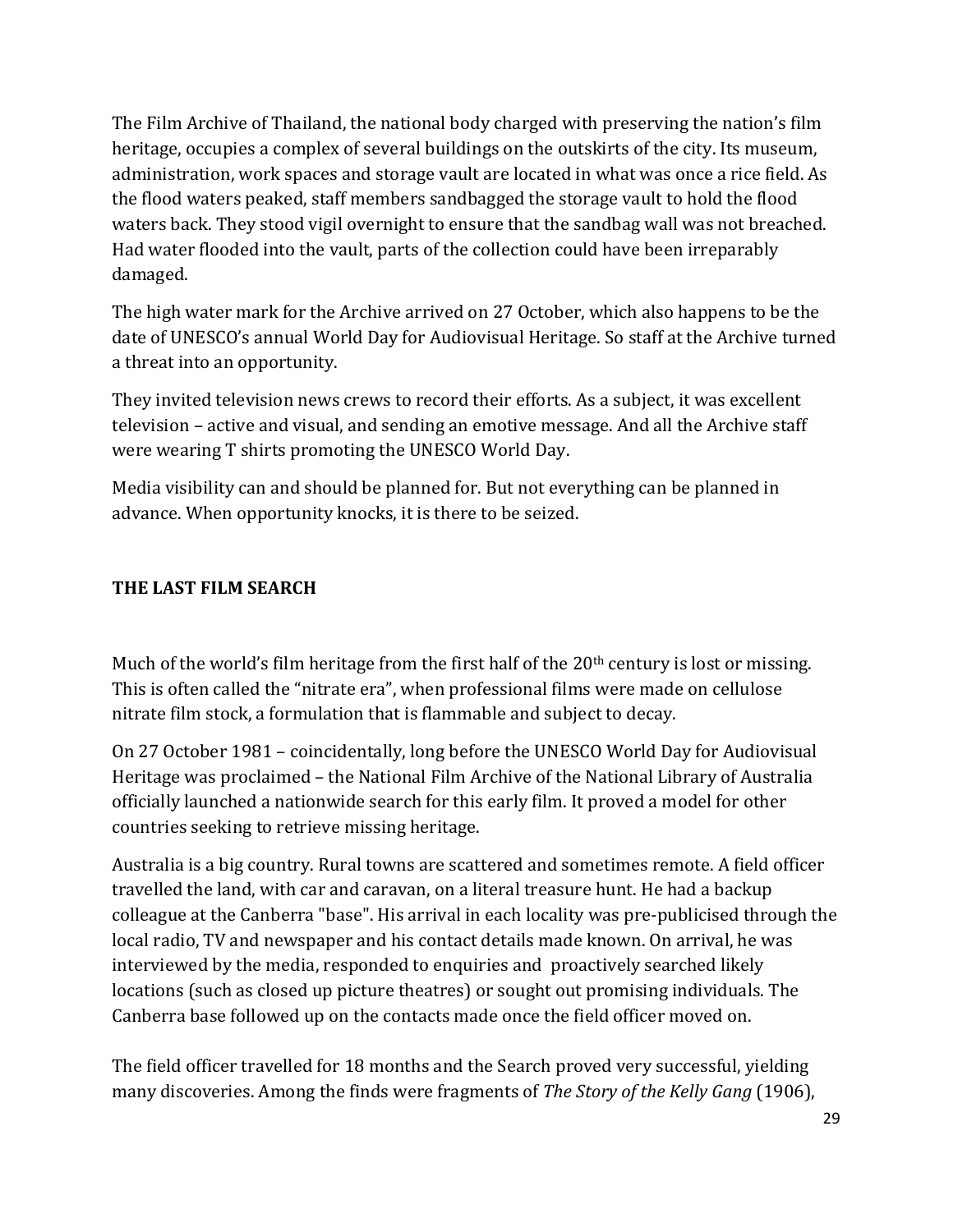now inscribed on the International Memory of the World Register as the world's first feature film. As it progressed, the Search captured the nation's imagination, garnering large amounts of free publicity and ultimately resulting in two one-hour television specials. There were positive political consequences from the raised public awareness, too, including an increase in the Archive's budget.

There were probably many ingredients in the project's success, including an emotive and self explanatory name with a simple message, a memorable slogan ("nitrate won't wait"), and the romantic idea of a national treasure hunt that tapped into popular sentiment. An accompanying paperback book, *Australia's Lost Films,* was published by the National Library and sold well. Public awareness about how much of Australia's film heritage was missing was increased, and the media were kept constantly informed as new "finds" came to light and could be shown on television news. Of course, the project was based on a conviction that the material was there, and only waiting to be found – a conviction which proved correct.

Importantly, the project was a public-private partnership. It was funded entirely by commercial sponsors who decided that being publicly associated with such an obviously beneficial project was a good thing. The relationships established continued into subsequent projects organised by what later became a separate institution - the National Film and Sound Archive of Australia.

Significantly, the sponsor funding provided only for the direct running costs of the project. There was no budget for publicity. The profile the Search achieved came entirely from "free" publicity in the press, on radio and television.

### **THE JOSE MACEDA COLLECTION**

Inscribed on the International MOW register in 2007, the collection of Prof. Dr. Jose Maceda comprised 1760 hours of audio tape recordings, plus associated photographic and written records, covering the traditional music of the Philippines and surrounding nations of South East Asia. It embraces many musical styles that have since changed or vanished entirely, because of social evolution and globalisation.

Housed at the University of the Philippines in Manila, the collection was physically endangered because of the lack of climate controlled storage. But it also faced the even larger danger of technological obsolescence, due to the analogue recording formats that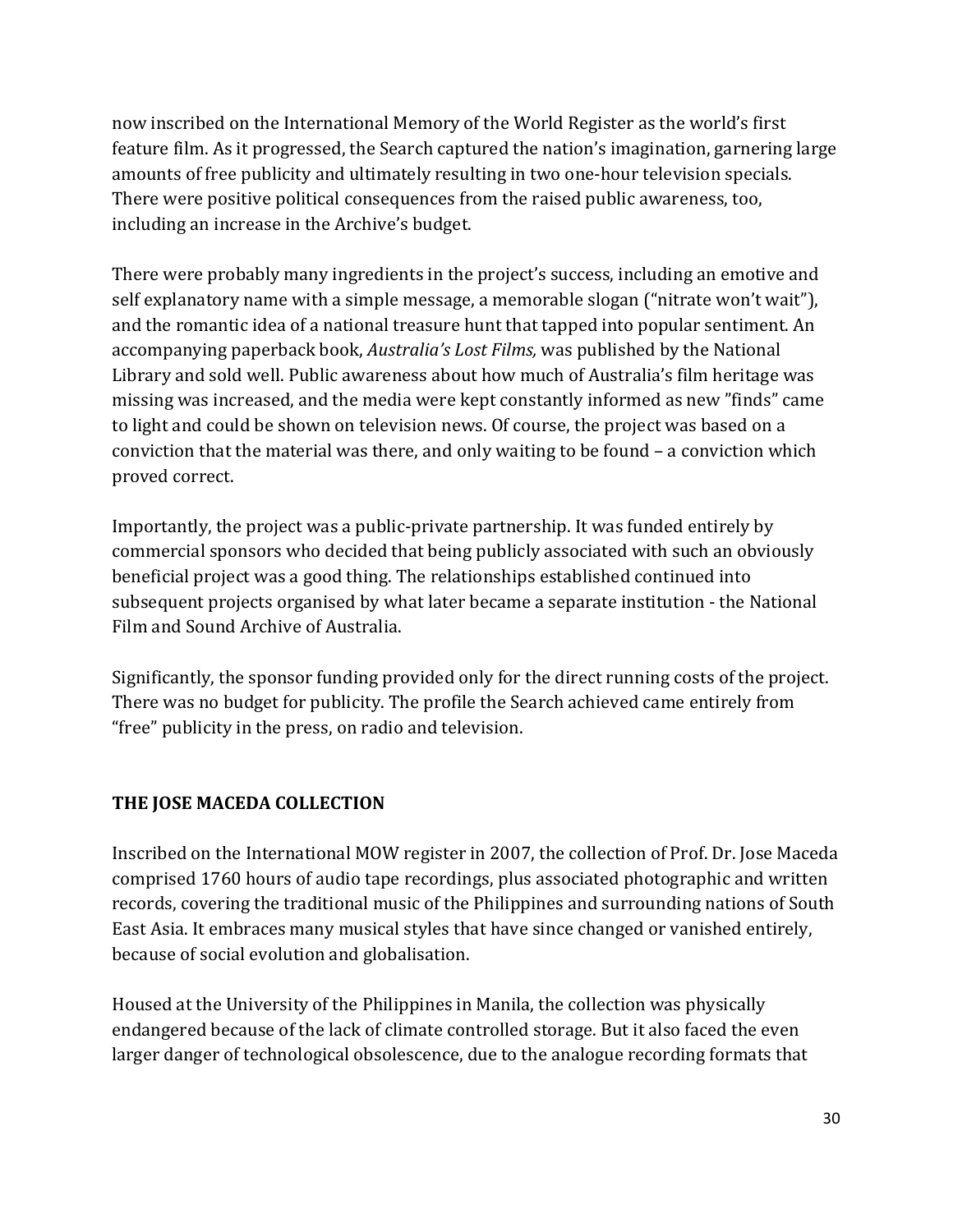had been used. The entire collection needed to be digitised for both preservation and access, but the custodians lacked the necessary funds.

In 2007 the Phonogrammarchiv of the Austrian Academy of Sciences won the Memory of the World Jikji Prize. It donated the prize money towards the digitisation of the collection, and this gesture was followed by other support. The outcome was a two-year digitisation programme carried out at the University by local technicians, mentored by the Phonogrammarchiv.

An excellent example of the supportive relationships created through the Memory of the World network, the collection is now safeguarded in digital form for the future.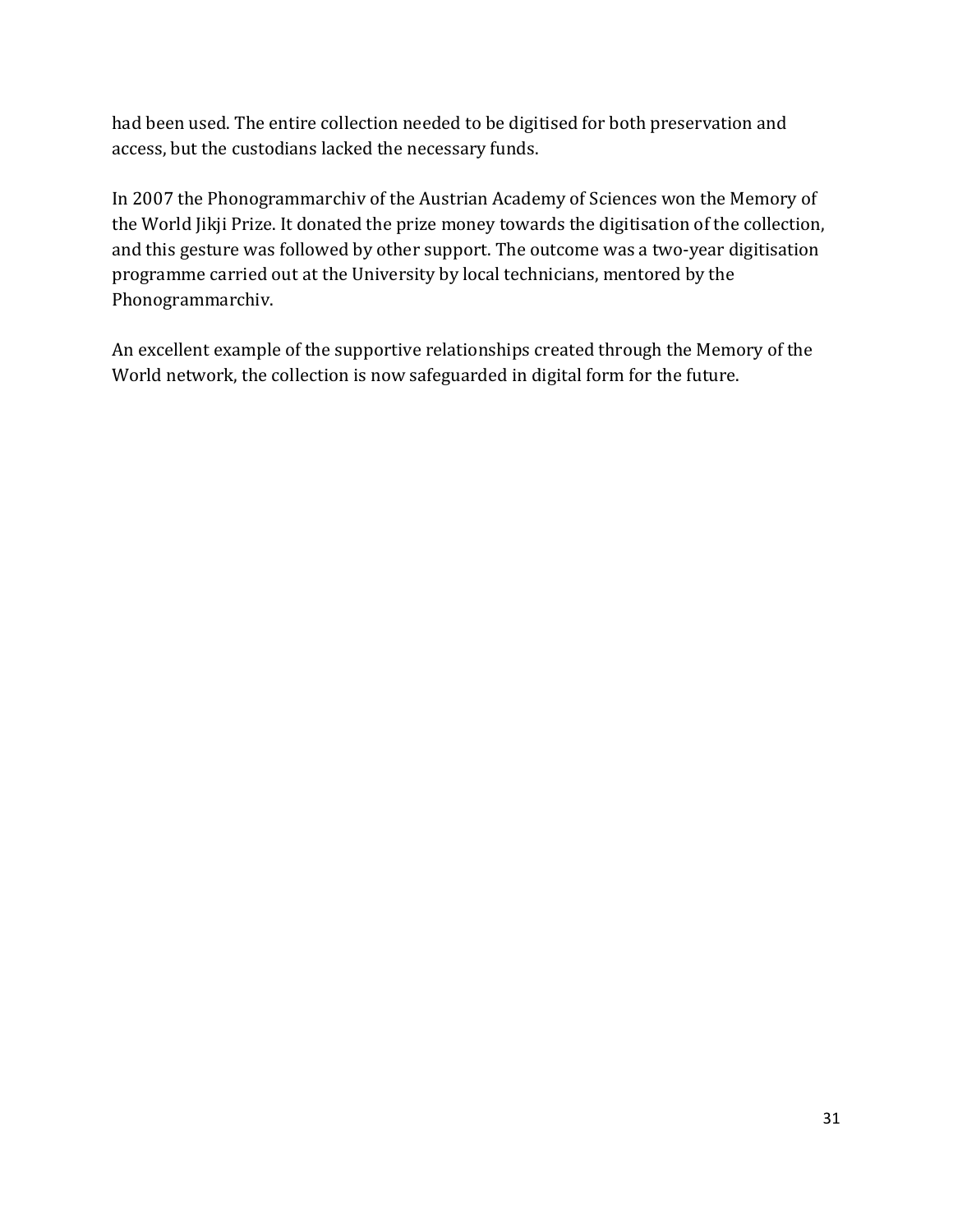#### **UNESCO international days**

The United Nations General Assembly designates a number of "International Days" to mark important aspects of human life and history. United Nations Specialized Agencies, including UNESCO, also proclaim World Days. UNESCO thus celebrates UN International Days related to its fields of competence, in addition to the other World Days, proclaimed by the Organization's governing bodies or other institutions.

For full information check<http://en.unesco.org/celebrations/international-days>**.** 

The International Memory of the World website provides access to inscriptions grouped under their relevant Days.

Some UNESCO World Days that relate to documentary heritage are:

**13 February** [World Radio Day](http://www.unesco.org/new/en/communication-and-information/events/prizes-and-celebrations/celebrations/world-radio-day/)

**21 February** [International Mother Language Day](http://www.unesco.org/new/en/international-mother-language-day/)

**21 March** [World Poetry Day](http://www.unesco.org/new/en/unesco/events/prizes-and-celebrations/celebrations/international-days/world-poetry-day/)

**23 April** [World Book and Copyright Day](http://www.unesco.org/new/en/unesco/events/prizes-and-celebrations/celebrations/international-days/world-book-and-copyright-day-2016/)

**30 April** [International Jazz Day](http://www.unesco.org/new/en/jazz-day)

**3 May** [World Press Freedom Day](http://en.unesco.org/world-press-freedom-day-2016)

**8 September** [International Literacy Day](http://www.unesco.org/new/en/unesco/events/prizes-and-celebrations/celebrations/international-days/literacy-day/)

**28 September** [International Day for the Universal Access to Information](http://en.unesco.org/iduai2016)

**27 October** [World Day for Audiovisual Heritage](http://en.unesco.org/wdah2016)

**Third Thursday in November** [World Philosophy Day](http://www.unesco.org/new/en/unesco/events/prizes-and-celebrations/celebrations/international-days/world-philosophy-day-2016/)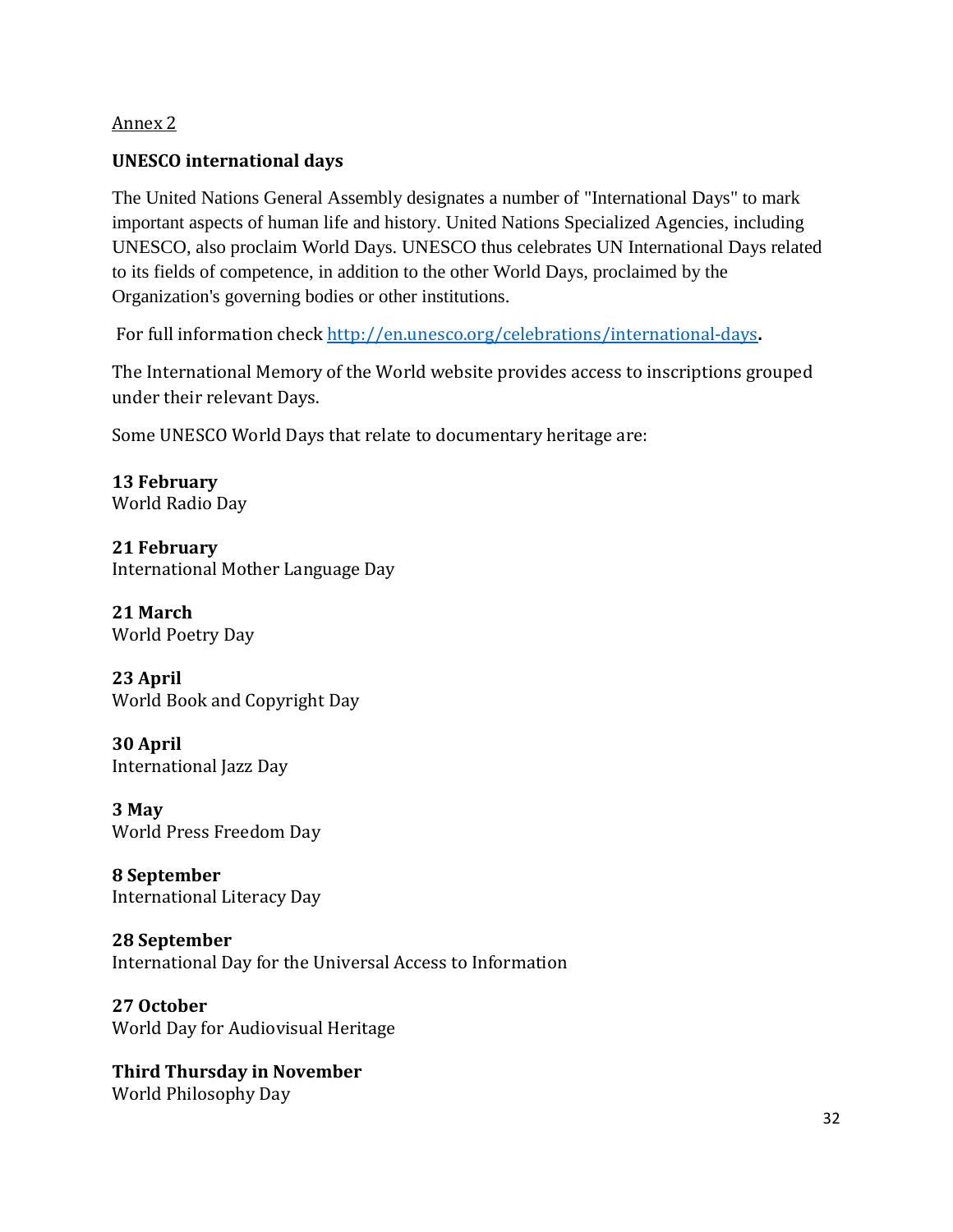#### **NATIONAL MEMORY OF THE WORLD COMMITTEES**

National Memory of the World committees are autonomous entities operating at a national level. To be entitled to use the MoW name and logo, they must be accredited by their UNESCO National Commission.

Committees vary in their roles and range of activities. Operating a national MoW register is one of those possibilities, and some countries have quite substantial registers.

There is no rigid organizational model. Whether highly formalized and structured, or more informal in approach, the essence of a committee is that it is a gathering of experts from across the documentary heritage field in its country. Members may serve as individuals, or as representatives of memory institutions or cultural authorities, or a combination of both. In some countries, for local reasons, the UNESCO National Commission may explicitly chose to exercise the functions of a national MOW committee.

Whatever the model, a national committee would normally be expected to meet the following parameters:

- An operational link with, and demonstrated support of, its UNESCO National Commission, as well as its regional MoW Committee (if there is one)
- Membership which reflects the country's geographic and cultural character, the important cultural groups, and the relevant knowledge and expertise.
- Written terms of reference and rules, including the basis of membership and succession
- Ability to discharge their role. This may include funding and support, links to major memory institutions and government bodies
- A commitment to awareness raising through regular reporting to the National Commission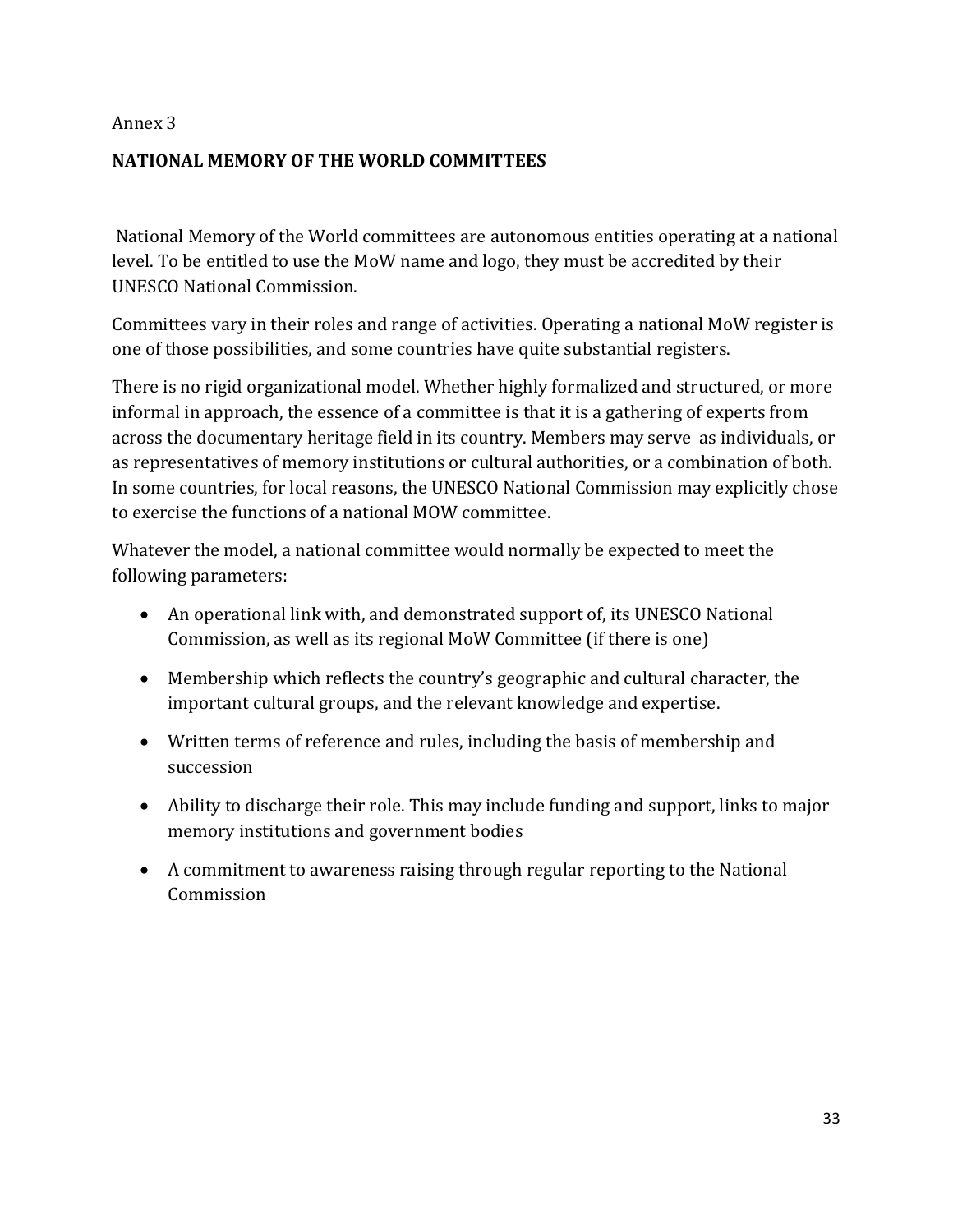#### **LIST OF PROFESSIONAL ASSOCIATIONS – THE INTERNATIONAL PEAK BODIES**

#### **International Council on Archives (ICA)**

#### [www.ica.org](http://www.ica.org/)

The global forum for archival institutions, associations and archivists. ICA's structure includes a number of regional subsets, each with their own programmes. An international ICA congress is held every four years. There are several classes of individual and organisational membership.

#### **International Federation of Library Associations and Institutions (IFLA)**

#### [www.ifla.org](http://www.ifla.org/)

The main global forum for institutions and professional associations within the library and information services field. There are several classes of individual and organisational membership. There is an annual conference.

#### **International Council of Museums (ICOM)**

#### [www.icom.org](http://www.icom.org/)

The worldwide forum for museums, related organisations and individual practitioners. It has a structure of national committees and offers both individual and organisational memberships.

#### **Coordinating Council of Audiovisual Archives Associations (CCAAA)**

#### [www.ccaaa.org](http://www.ccaaa.org/)

The global forum for professional associations within the audiovisual archiving field. Its constituent associations each offer various categories of membership. Its website is a portal to the websites of the individual associations.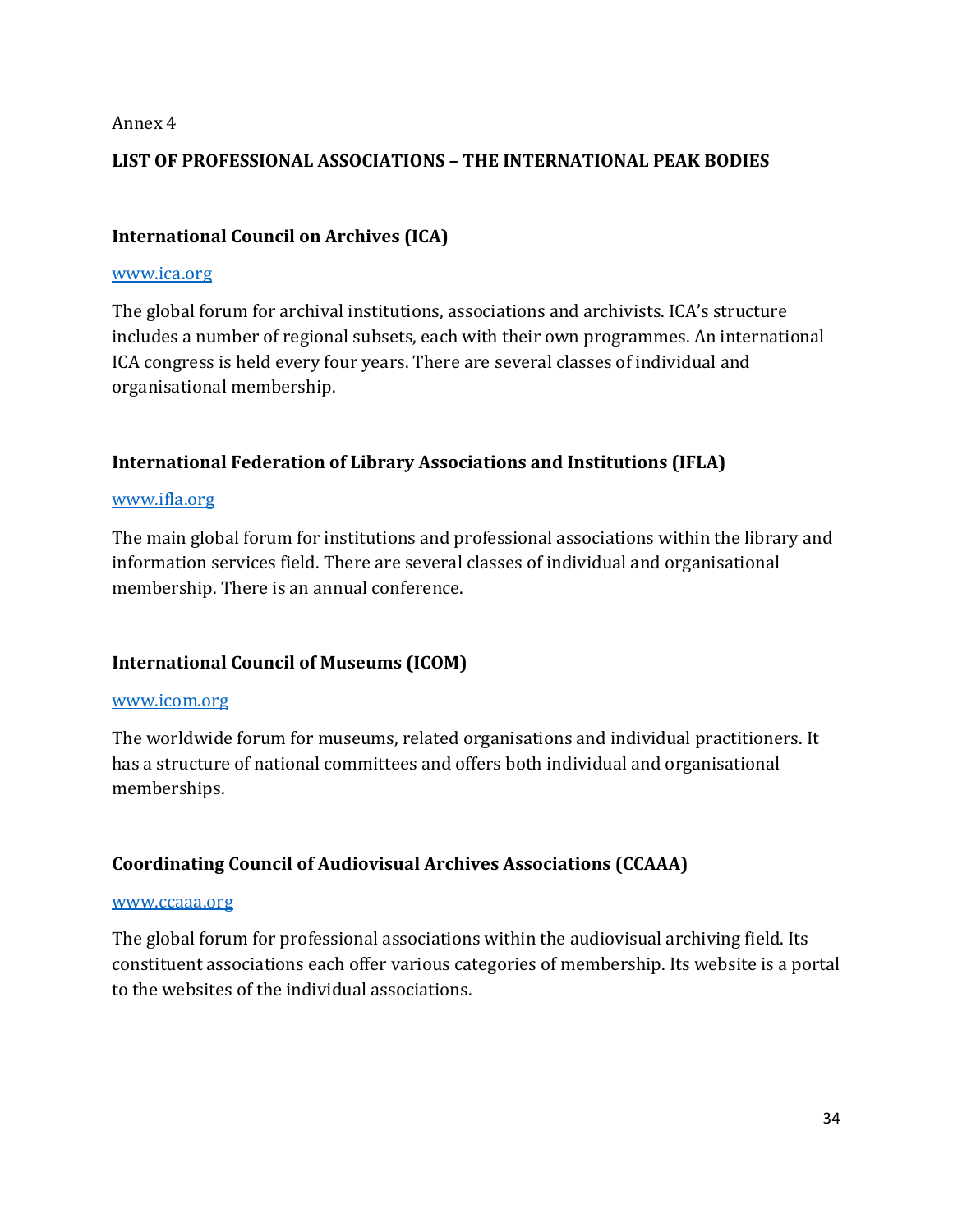### **SOME USEFUL REFERENCES**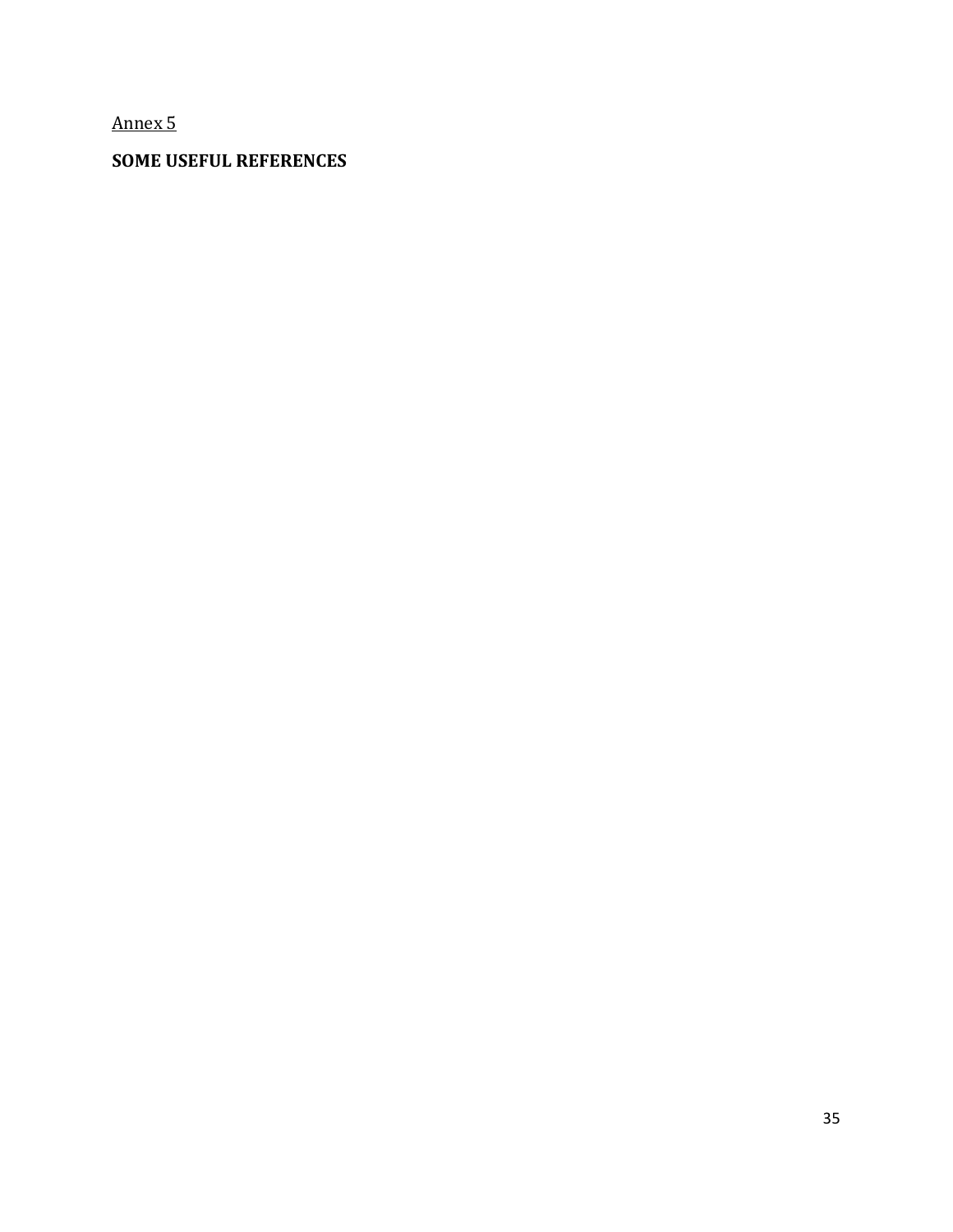## **REPORTING ON THE IMPLEMENTATION OF THE RECOMMENDATION BY MEMBER STATES**

The *Recommendation* provides that Member States should report to UNESCO General Conference, by the dates and in a manner to be determined by it, on the action they have taken to give effect to the *Recommendation.*

The reportable topics set out below, drawn from Section 3A of these Guidelines, could be the basis of a questionnaire:

#### **General support:**

Has the *Recommendation* and other relevant normative instruments been promulgated to appropriate ministries and institutions? (Section 1)

(Where appropriate) Have they been translated into the national language(s)?

What consultation mechanisms does the government maintain with stakeholders in the documentary heritage sector? (1.2)

What major capacity-building has taken place within the sector? (2.4)

Do all national memory institutions have published collection development, preservation and access policies? What policies have been developed recently? (1.1)

#### **Legislation and mandates:**

What legislation does your government have in place to:

- define the authority, mandate, independence and governance structure of your national memory institutions? (3.1, 4.5)
- guarantee the ability of memory institutions to take unhindered preservation action on documents in their collections? (3.5 to 3.7)
- Support memory institutions providing access to material whose copyright status cannot be clarified? (3.5 to 3.7)
- Ensure statutory deposit of documents in memory institutions? (4.6)